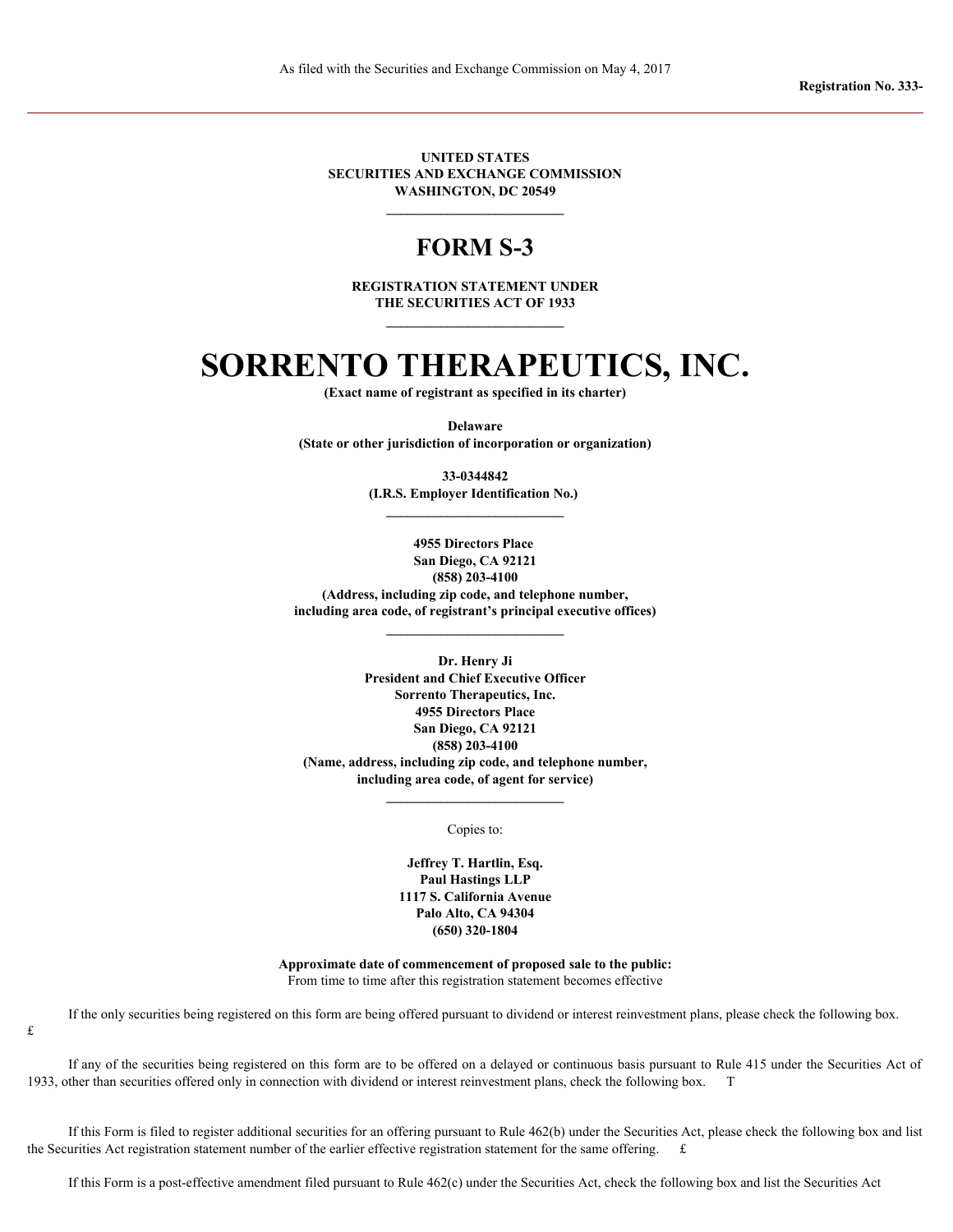registration statement number of the earlier effective registration statement for the same offering.  $\&$ 

If this Form is a registration statement pursuant to General Instruction I.D. or a post-effective amendment thereto that shall become effective upon filing with the Commission pursuant to Rule 462(e) under the Securities Act, check the following box.  $\&$ 

If this Form is a post-effective amendment to a registration statement filed pursuant to General Instruction I.D. filed to register additional securities or additional classes of securities pursuant to Rule 413(b) under the Securities Act, check the following box.  $\pm$ 

Indicate by check mark whether the registrant is a large accelerated filer, an accelerated filer, a non-accelerated filer, a smaller reporting company or an emerging growth company. See the definitions of "large accelerated filer," "accelerated filer," "smaller reporting company" and "emerging growth company" in Rule 12b-2 of the Exchange Act.

| Large accelerated filer £ | Accelerated filer T | Non-accelerated filer £               | Smaller reporting company $\ddot{\mathcal{L}}$ | Emerging growth company $\ddagger$ |
|---------------------------|---------------------|---------------------------------------|------------------------------------------------|------------------------------------|
|                           |                     | (Do not check if a smaller reporting) |                                                |                                    |
|                           |                     | company)                              |                                                |                                    |

#### **CALCULATION OF REGISTRATION FEE**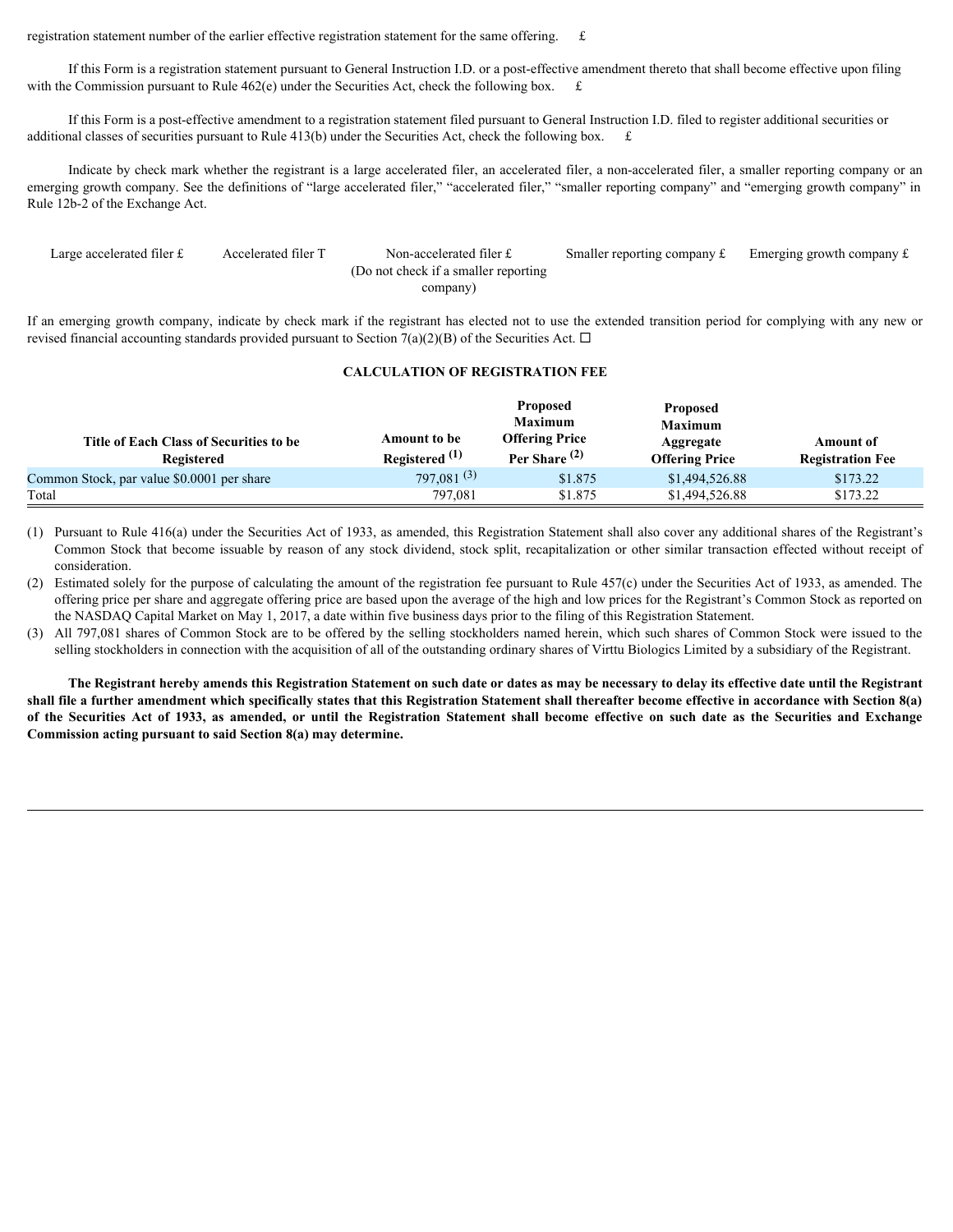**The information in this prospectus is not complete and may be changed. These securities may not be sold until the registration statement filed with the** The information in this prospectus is not complete and may be changed. These securities may not be sold until the registration statement filed with the securities and Exchange Commission is effective. This prospectus is no **securities in any state where the offer or sale is not permitted.**

**Subject to Completion, dated May 4, 2017**



#### **Sorrento Therapeutics, Inc. 797,081 Shares of Common Stock**

This prospectus relates to the resale by the investors listed in the section of this prospectus entitled "Selling Stockholders" (the "Selling Stockholders") of up to 797,081 shares (the "Shares") of our common stock, par value \$0.0001 per share ("Common Stock"). We issued the Shares on April 27, 2017 pursuant to that certain Share Purchase Agreement, dated April 27, 2017 (the "Share Purchase Agreement"), by and among us, TNK Therapeutics, Inc. ("TNK"), Virttu Biologics<br>Limited ("Virttu"), the shareholders of Virttu party thereto (the " The information in this prospectus is not complete and may be changed. These securities may not be sold until the registration statement filed with the Securities and Evichape Commission is effective. This prospectus of t Shareholders. We are registering the resale of the Shares as required by the Registration Rights Agreement, dated April 27, 2017, by and among us and the Virttu Shareholders (the "Registration Rights Agreement"). The information in this prospectus is not complete and may be changed. These securities may not be sold until the registration statement filed with the Securities in ay state where the offer or sale is not premitted.<br>
Sub Framelian in this prospectus is not complete and may be changed. These weartifies may not be uld until the registration statement field with the sale of facilitate of commission is effective. This prospectus is not of the Exercise in any state where the offer or sale is not permitted.<br> **Exercise in any state where the offer or sale is not permitted.**<br> **Exercise to Completion, dated May 4, 2017**<br> **PROSPECTUS**<br> **EXERCITES**<br> **EXERCITENTS:**<br> **E Facture 2** Completion, dated May 4, 2017<br> **Facture 2** Completion, the state is and permitted.<br> **Factors Completion, the state of the state is and permitted.**<br> **Factors Completion, the state of the state is and permitted.** Assume the other or sule in any principal and the state of the system and in the system of the system of the system of the system of the system of the system of the system of the system of the system of the system of the s **For the set of the state of permitted.**<br> **Subject to Completion, dated May 4, 2017**<br>
Subject to Completion, dated May 4, 2017<br>
Subject to Completion, dated May 4, 2017<br>
Subject to Completion, dated May 4, 2017<br>
Subject to **Example 10**<br> **Example 10**<br> **Example 10**<br> **Example 10**<br> **Example 10**<br> **Example 10**<br> **Example 10**<br> **Example 10**<br> **Example 10**<br> **Example 10**<br> **Example 10**<br> **Example 10**<br> **Example 10**<br> **Example 10**<br> **Example 10**<br> **Example 10** Example the state of the properties of the state of the state of the state of the state of the state of the state of the state of the state of the state of the state of the state of the state of the state of the state of t **or sale is not permitted. Such that the sale of Alling Schemation and** *is* **a fact solution, and the sale of the sale of Such states and permitted.<br>
Subject to Completion, dated May 4, 2017<br>
Subject to Completion, dated** Anti-his matrix and the state of the state of the state of the state of this method is the state of the state of the state of the state of the state of the state of the state of the state of the state of the state of the s **Example 18 and the United States and Acts of AT and Acts of AT and Acts of Bernards and ACTS and permutted.<br>
<b>Solution the section of the prospectus, the CMS**<br> **SOCK COMPROPERTING**<br> **SOCK COMPROPERTING**<br> **PROPERTING**<br> **PR Example 18 and the Manual Action And Action and Action Studies and Action Studies (and the Manual Studies to Completion, dated May 4, 2017<br>
<b>SONT CENT THEORE CONSET ADVENTS CONSET AND CONSET CONSET (ASSESS)** THEORET STARS **Example 10** and which is An unity of Marcuster and it is the statement of these securities or the statement of the SMI Solven and the section of the SMI Shares of Common Sock."). We issued the Shares on April 27, 2017 pur **Product the Set and Set and Set and Set and Set and Set and Set and Set and Set and Set and Set and Set and Set and Set and Set and Set and Set and Set and Set and Set and Set and Set and Set and Set and Set and Set and S Example 18 and 18 and 18 and 18 and 18 and 18 and 18 and 18 and 18 and 18 and 18 and 18 and 18 and 18 and 18 and 18 and 18 and 18 and 18 and 18 and 18 and 18 and 18 and 18 and 18 procedus Propagation Sirock") of "Common S** *and* **Example 18** and *R* is not someting an once to bay these the Selling Stockholders" of the "Selling Stockholders" of the shares on April 27, 2017 pursuant to that also gens TNK Therapeutics, Inc. ("TNK"). Virtu Biologies i "Selling Stockholders" (the "Selling Stockholders") of<br>
"Selling Stockholders" (the "Selling Stockholders") of<br>
We issued the Shares on April 27, 2017 pursuant to that<br>
us, TNK Therapeutics, Inc. ("TNK"), Virttu Biologics<br> Imp Stockholders" (the "Selling Stockholders") of<br>
susue the Shares on April 27, 2017 pursuant to that<br>
susue the Shares on April 27, 2017 pursuant to that<br>
APNK Therapeutics, Inc. ("TNK"), Virtu Biologies<br>
entures Limited <sup>8</sup><sup>2</sup> (the "Selling Stockholders") of<br>
on April 27, 2017 pursuant to that<br> *writh* and the select the Virtu Biologics<br>
as representative of the Virtu<br>
<sup>1</sup>, by and among us and the Virtu<br>
<sup>1</sup>, by and among us and the Virtu **Selling Stockholders**") of 27, 2017 pursuant to that "TNK"), Virtu Biologics FORK"), Virtu Biologics and the Virtu among us and the Virtu among us and the Virtu of the Shares. The Selling ormation on the possible ion" beg olders") of<br>
uant to that<br> *a* Biologics<br>
the Virttu<br>
the Virttu<br>
The Selling<br>
pe possible<br>
g on page 8<br>
be deemed<br>
tion of the<br> *ae heading*<br>
and under<br>
rice for our<br>
curities or **Next the properties selence to the result by the investment interaction in the control interaction in the securities in the securities in the securities in the securities in the securities in the securities in the securit** 

Our registration of the Shares covered by this prospectus does not mean that the Selling Stockholders will offer or sell any of the Shares. The Selling methods of sale that may be used by the Selling Stockholders, you should refer to the section of this prospectus entitled "Plan of Distribution" beginning on page 8 of this prospectus. We will not receive any of the proceeds from the Shares sold by the Selling Stockholders.

underwriters of the Shares that they are offering pursuant to this prospectus. We will bear all costs, expenses and fees in connection with the registration of the Shares. The Selling Stockholders will bear all commissions and discounts, if any, attributable to their respective sales of the Shares.

You should read this prospectus, any applicable prospectus supplement and any related free writing prospectus carefully before you invest.

Investing in our Common Stock involves a high degree of risk. You should review carefully the risks and uncertainties described under the heading *free writing prospectuses, and under similar headings in the documents that are incorporated by reference into this prospectus.*

Our Common Stock is currently listed on the NASDAQ Capital Market under the symbol "SRNE". On May 3, 2017, the last reported sales price for our Common Stock was \$1.90 per share.

**determined if this prospectus is truthful or complete. Any representation to the contrary is a criminal offense.**

The date of this prospectus is  $.2017$ .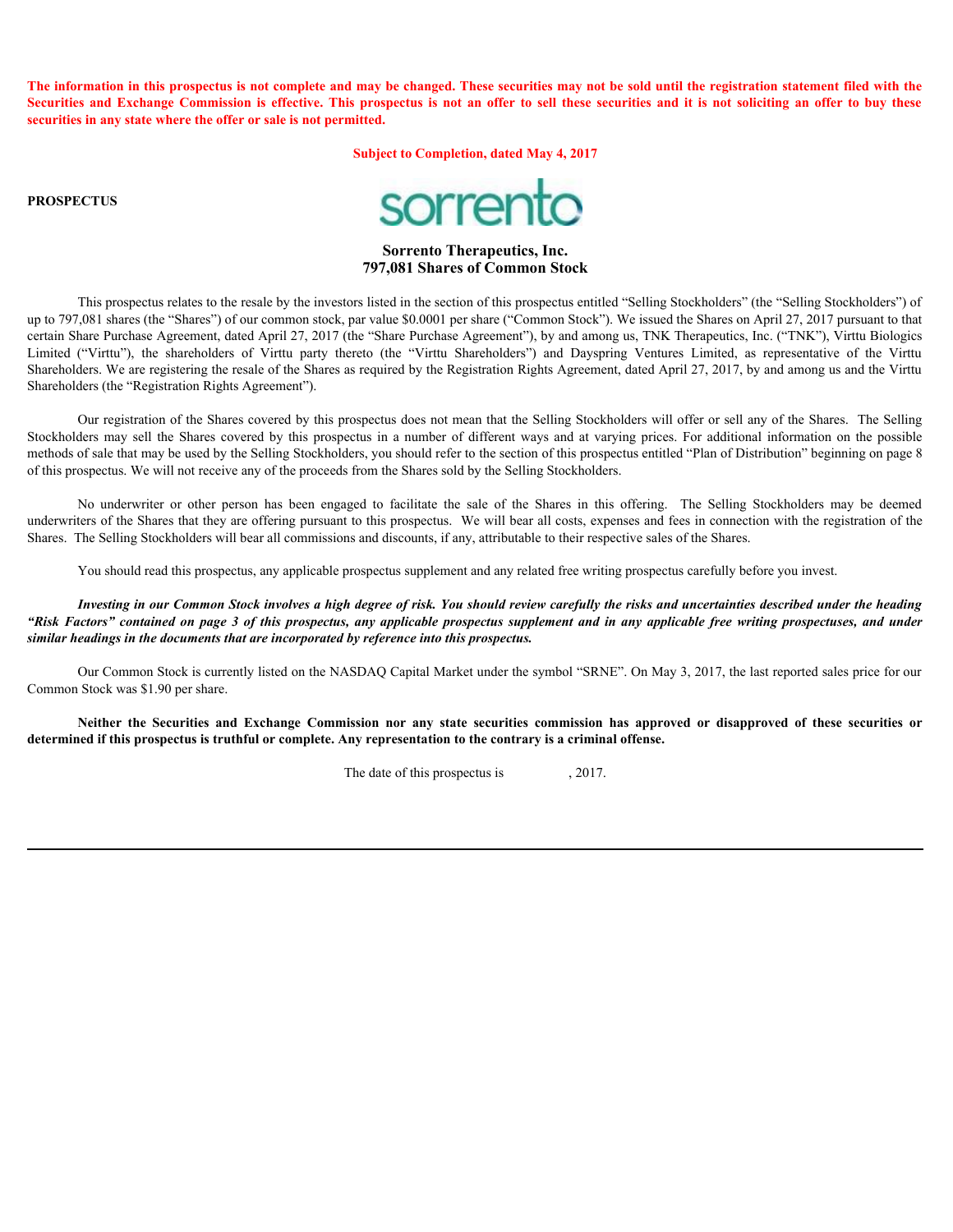#### **TABLE OF CONTENTS**

|                                                                                                                                                                                                                                                                                                                                                                                                                                                                                                                                                                                                                                                                                                                                                                                                                                                                                                                                                                                                                                                                                                                                                                                                                                                                                                                     | Page |
|---------------------------------------------------------------------------------------------------------------------------------------------------------------------------------------------------------------------------------------------------------------------------------------------------------------------------------------------------------------------------------------------------------------------------------------------------------------------------------------------------------------------------------------------------------------------------------------------------------------------------------------------------------------------------------------------------------------------------------------------------------------------------------------------------------------------------------------------------------------------------------------------------------------------------------------------------------------------------------------------------------------------------------------------------------------------------------------------------------------------------------------------------------------------------------------------------------------------------------------------------------------------------------------------------------------------|------|
| <b>Summary</b>                                                                                                                                                                                                                                                                                                                                                                                                                                                                                                                                                                                                                                                                                                                                                                                                                                                                                                                                                                                                                                                                                                                                                                                                                                                                                                      |      |
| <b>Risk Factors</b>                                                                                                                                                                                                                                                                                                                                                                                                                                                                                                                                                                                                                                                                                                                                                                                                                                                                                                                                                                                                                                                                                                                                                                                                                                                                                                 |      |
| <b>Disclosure Regarding Forward-Looking Statements</b>                                                                                                                                                                                                                                                                                                                                                                                                                                                                                                                                                                                                                                                                                                                                                                                                                                                                                                                                                                                                                                                                                                                                                                                                                                                              |      |
| <b>Use of Proceeds</b>                                                                                                                                                                                                                                                                                                                                                                                                                                                                                                                                                                                                                                                                                                                                                                                                                                                                                                                                                                                                                                                                                                                                                                                                                                                                                              |      |
| <b>Selling Stockholders</b>                                                                                                                                                                                                                                                                                                                                                                                                                                                                                                                                                                                                                                                                                                                                                                                                                                                                                                                                                                                                                                                                                                                                                                                                                                                                                         |      |
| <b>Plan of Distribution</b>                                                                                                                                                                                                                                                                                                                                                                                                                                                                                                                                                                                                                                                                                                                                                                                                                                                                                                                                                                                                                                                                                                                                                                                                                                                                                         | 8    |
| <b>Description of Capital Stock</b>                                                                                                                                                                                                                                                                                                                                                                                                                                                                                                                                                                                                                                                                                                                                                                                                                                                                                                                                                                                                                                                                                                                                                                                                                                                                                 | 10   |
| <b>Legal Matters</b>                                                                                                                                                                                                                                                                                                                                                                                                                                                                                                                                                                                                                                                                                                                                                                                                                                                                                                                                                                                                                                                                                                                                                                                                                                                                                                | 13   |
| <b>Experts</b>                                                                                                                                                                                                                                                                                                                                                                                                                                                                                                                                                                                                                                                                                                                                                                                                                                                                                                                                                                                                                                                                                                                                                                                                                                                                                                      | 13   |
| Where You Can Find More Information                                                                                                                                                                                                                                                                                                                                                                                                                                                                                                                                                                                                                                                                                                                                                                                                                                                                                                                                                                                                                                                                                                                                                                                                                                                                                 | 13   |
| Disclosure of Commission Position on Indemnification for Securities Act Liabilities                                                                                                                                                                                                                                                                                                                                                                                                                                                                                                                                                                                                                                                                                                                                                                                                                                                                                                                                                                                                                                                                                                                                                                                                                                 | 13   |
| <b>Important Information Incorporated by Reference</b>                                                                                                                                                                                                                                                                                                                                                                                                                                                                                                                                                                                                                                                                                                                                                                                                                                                                                                                                                                                                                                                                                                                                                                                                                                                              | 14   |
| <b>ABOUT THIS PROSPECTUS</b><br>You should rely only on the information we have provided or incorporated by reference into this prospectus, any applicable prospectus supplement and<br>any related free writing prospectus. We have not authorized anyone to provide you with information different from that contained in this prospectus, any applicable<br>prospectus supplement or any related free writing prospectus. No dealer, salesperson or other person is authorized to give any information or to represent anything<br>not contained in this prospectus, any applicable prospectus supplement or any related free writing prospectus. You must not rely on any unauthorized information<br>or representation. This prospectus is an offer to sell only the Shares offered hereby, but only under circumstances and in jurisdictions where it is lawful to do so.<br>You should assume that the information in this prospectus, any applicable prospectus supplement or any related free writing prospectus is accurate only as of the<br>date on the front of the document and that any information we have incorporated by reference is accurate only as of the date of the document incorporated by<br>reference, regardless of the time of delivery of this prospectus or any sale of a security. |      |
| The Selling Stockholders are offering the Shares only in jurisdictions where such issuances are permitted. The distribution of this prospectus and the<br>issuance of the Shares in certain jurisdictions may be restricted by law. Persons outside the United States who come into possession of this prospectus must inform<br>themselves about, and observe any restrictions relating to, the issuance of the Shares and the distribution of this prospectus outside the United States. This<br>prospectus does not constitute, and may not be used in connection with, an offer to sell, or a solicitation of an offer to buy, the Shares offered by this prospectus by                                                                                                                                                                                                                                                                                                                                                                                                                                                                                                                                                                                                                                         |      |

#### **ABOUT THIS PROSPECTUS**

Stockholders may offer from time to time up to an aggregate of 797,081 shares of our Common Stock in one or more offerings. If required, each time a Selling Stockholder offers Common Stock, in addition to this prospectus, we will provide you with a prospectus supplement that will contain specific information about the terms of that offering. We may also authorize one or more free writing prospectuses to be provided to you that may contain material information relating to that offering. We may also use a prospectus supplement and any related free writing prospectus to add, update or change any of the information contained in this prospectus or in documents we have incorporated by reference. This prospectus, together with any applicable prospectus supplements, any related free writing prospectuses and the documents incorporated by reference into this prospectus, includes all material information relating to this offering. To the extent that any statement that we make in a prospectus supplement is inconsistent with statements made in this prospectus, the statements made in this prospectus will be deemed modified or superseded by those made in a prospectus supplement. Please carefully read both this prospectus and any prospectus supplement together with the additional information described below under "Important Information Incorporated by Reference".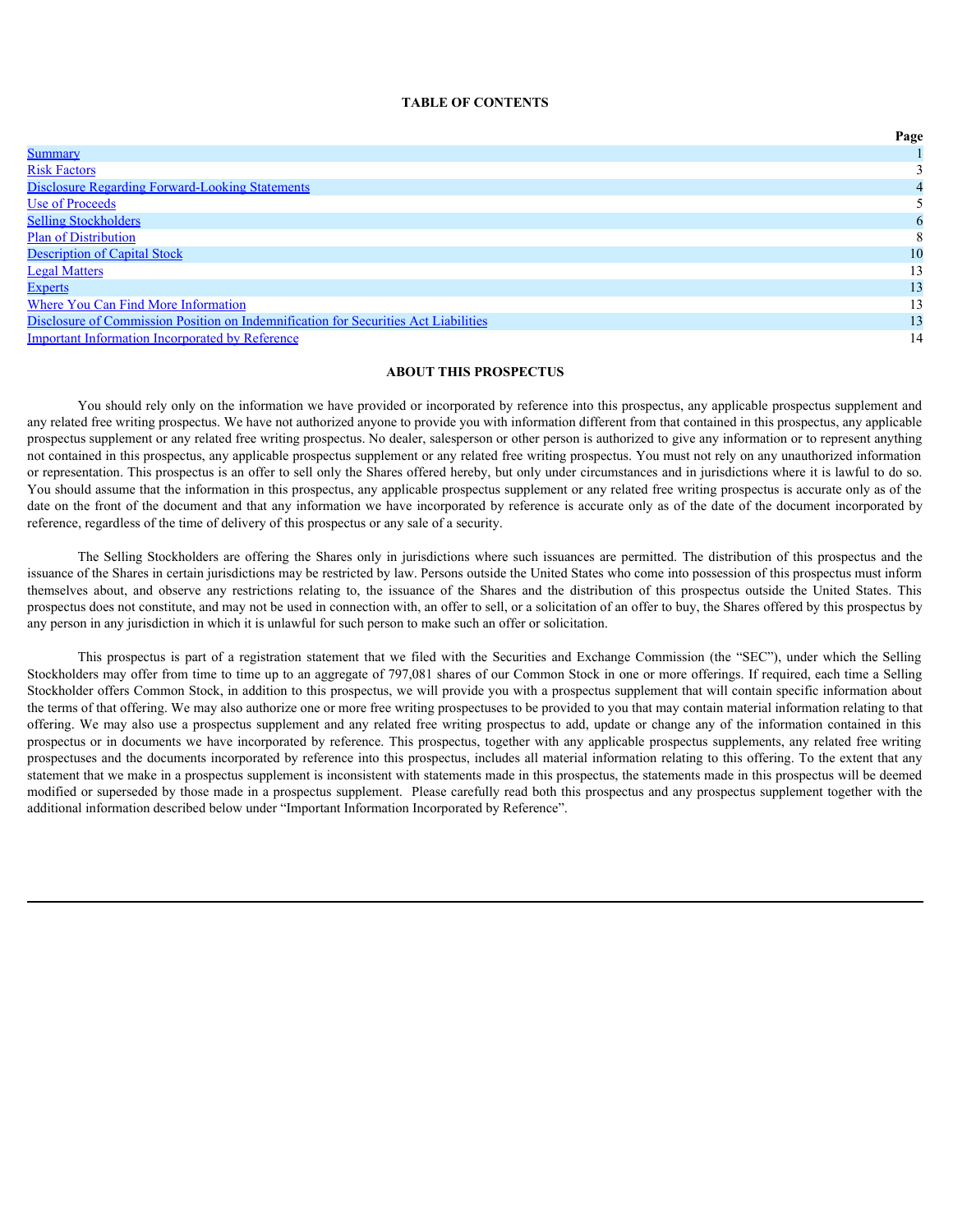#### **SUMMARy**

**SUMMARY**<br>**SUMMARY**<br>**This summary highlights selected information contained elsewhere in this prospectus or incorporated by reference in<br>** *III* **of the information that you need to consider in making your investment decisio SUMMARY**<br>**SUMMARY**<br>**summary** highlights selected information contained elsewhere in this prospectus or incorporated by reference in this prosp<br>the information that you need to consider in making your investment decision. This summary highlights selected information contained elsewhere in this prospectus or incorporated by reference in this prospectus, and does not **SUMMARY**<br>**selected information contained elsewhere in this prospectus or incorporated** by reference in this prospectus, and does ne<br>you need to consider in making your investment decision. You should carefully read the en **SUMMARY**<br>*information contained elsewhere in this prospectus or incorporated by reference in this prospectus, and does not<br>
d to consider in making your investment decision. You should carefully read the entire prospectu* **SUMMARY**<br> **contained elsewhere in this prospectus or incorporated by reference in this prospectus, and does not<br>** *c* **in making your investment decision. You should carefully read the entire prospectus, any applicable<br>
bec SUMMARY**<br>*elsewhere in this prospectus or incorporated by reference in this prospectus, and does not g your investment decision. You should carefully read the entire prospectus, any applicable uding the risks of investing* **IMARY**<br>
in this prospectus or incorporated by reference in this prospectus, and does not<br>
estiment decision. You should carefully read the entire prospectus, any applicable<br>
isks of investing in our Common Stock discussed **IARY**<br> **this prospectus or incorporated by reference in this prospectus, and does not**<br> **thent** decision. You should carefully read the entire prospectus, any applicable<br> **sof investing in our Common Stock discussed under Y**<br>*prospectus or incorporated by reference in this prospectus, and does not<br>decision. You should carefully read the entire prospectus, any applicable<br>investing in our Common Stock discussed under the heading "Risk Factor* or incorporated by reference in this prospectus, and does not<br> *ou should carefully read the entire prospectus, any applicable*<br> *our Common Stock discussed under the heading "Risk Factors"*<br> *prospectus, and under similar incorporated by reference in this prospectus, and does not should carefully read the entire prospectus, any applicable Common Stock discussed under the heading "Risk Factors" spectus, and under similar headings in the oth by reference in this prospectus, and does not <br><i>lly read the entire prospectus, any applicable*<br>*ck discussed under the heading "Risk Factors"*<br>*under similar headings in the other documents<br><i>ed by reference into this pro reference in this prospectus, and does not*<br>*read the entire prospectus, any applicable*<br>*discussed under the heading "Risk Factors"*<br>*ler similar headings in the other documents*<br>*by reference into this prospectus, inclu in this prospectus, and does not*<br> *intire prospectus, any applicable*<br> *inder the heading* "Risk Factors"<br> *headings in the other documents*<br> *ce into this prospectus, including*<br> *inentioned or unless the context*<br> *mea this prospectus, and does not*<br>*re prospectus, any applicable*<br>*er the heading* "*Risk Factors"*<br>*tadings in the other documents*<br>*into this prospectus, including*<br>*entioned or unless the context*<br>*in Sorrento Therapeutic prospectus, and does not*<br>*rospectus, any applicable*<br>*e heading "Risk Factors"*<br>*sin the other documents*<br>*this prospectus, including*<br>*med or unless the context*<br>*prrento Therapeutics, Inc. and does not*<br>*ny applicable*<br>Risk Factors"<br>*er documents*<br>*tas, including*<br>*ss the context*<br>*apeutics, Inc. does not*<br>pplicable<br>Factors"<br>*ncluding*<br>2 context<br>tics, Inc. *not contain all of the information that you need to consider in making your investment decision. You should carefully read the entire prospectus, any applicable* **SUMMARY**<br>**all of the information hat you need to consider in analytically example the information has you need to consider in making your investment in this prospectus or incorporated by reference all of the information t SUMMARY**<br>
summary highlights selected information contained elsewhere in this prospectus or incorporated by reference in<br>
of the information that you need to consider in making your investment decision. You should careful **SUMMARY**<br>**SUMMARY**<br>**the information that you need for consider in making your investment decision. You should carefully read the entire plement and any related free writing prospectus, including the risks of investment an SUMMARY**<br>**SUMMARY**<br>**information** that you need to consider in making your investment and any related py reference in this prospectus,<br>*information* that you need to consider in making your investment decision. You should **SUMMARY**<br>**SUMMARY**<br>**that you need for consider in making your investment decision. You should carefully read the entire prospectus, any a<br>***related free writing prospectus, including the risks of investment decision. You s* **SUMMARY**<br>**SUMMARY**<br>**SUMMARY**<br>*you need to consider in making your inversement decision. You should carefully read the entire prospectus, any applier<br><i>id free writing prospectus, including the risks of investing in our Co* **SUMMARY**<br>**need information contained elsewhere in this prospectus or incorporated by reference in this prospectus, and does not<br><b>need to consider in making your investment decision**. You should carefully read the entire p **SUMMARY**<br>**SUMMARY**<br>*formation contained elsewhere in this prospectus or incorporated by reference in this prospectus, and does not<br><i>to consider in making your investment decision. You should carefully read the entire pros* **SUMMARY**<br>**consider** in making your inversment decision. You should carefully read the entire prospectus, and does not<br>expansion and any inversment decision. You should carefully read the entire prospectus, any applicable<br> **SUMMARY**<br> **SUMMARY**<br> **Interpose the propose of the propose of the propose of the propose in this prospectus, and does not<br>
in making your investment decision. You should carefully read the entire prospectus, any applicabl SUMMARY**<br>**ained elsewhere in this prospectus or incorporated by reference in this prospectus, and does not making your investment decision. You should carefully read the entire prospectus, any applicable is, including the SUMMARY**<br>**SUMMARY**<br>*your investment decision. You should carefully read the entire prospectus, and does not<br>your investment decision. You should carefully read the entire prospectus, any applicable<br>ling the risks of inve* **SUMMARY**<br> *investment decision. You should carefully read the entire prospectus, and does not investment decision. You should carefully read the entire prospectus, any applicable<br>
<i>he risks of investing in our Common Sto decision. You should carefully reference in this prospectus, and does not decision. You should carefully read the entire prospectus, any applicable myesting in our Common Stock discussed under the heading "Risk Factors" f Sor incorporated by reference in this prospectus, and does not You should carefully read the entire prospectus, any applicable n our Common Stock discussed under the heading "Risk Factors" g prospectus, and under similar* incorporated by reference in this prospectus, and does not should carefully read the entire prospectus, any applicable Common Stock discussed under the heading "Risk Factors"<br>spectus, and under similar headings in the othe *cated by reference in this prospectus, and does not* carefully read the entire prospectus, any applicable on Stock discussed under the heading "Risk Factors", and under similar headings in the other documents rporated by *reference in this prospectus, and does not*<br>*read the entire prospectus, any applicable*<br>*discussed under the heading* "*Risk Factors"*<br>*er similar headings in the other documents*<br>*by reference into this prospectus, incl the entire prospectus, and does not*<br>*the entire prospectus, any applicable*<br>*sed under the heading* "*Risk Factors"*<br>*tilar headings in the other documents*<br>*ference into this prospectus, including*<br>*wise mentioned or un in this prospectus, and does not*<br> *entire prospectus, any applicable*<br> *ender the heading* "Risk Factors"<br> *r* headings in the other documents<br> *ce into this prospectus, including*<br> *e mentioned or unless the context*<br> prospectus supplement and any related free writing prospectus, including the risks of investing in our Common Stock discussed under the heading "Risk Factors" contained in this prospectus, any applicable prospectus supplement and any related free writing prospectus, and under similar headings in the other documents that are incorporated by reference into this prospectus. You should also carefully read the information incorporated by reference into this prospectus, including our financial statements, and the exhibits to the registration statement of which this prospectus forms a part. Unless otherwise mentioned or unless the context requires otherwise, all references in this prospectus to "Sorrento", "the Company", "we", "us", "our" or similar references mean Sorrento Therapeutics, Inc. *together with its consolidated subsidiaries.* SUMMARY<br>
SUMMARY<br>
SUMMARY<br>
SUMMARY<br>
SUMMARY<br>
SUMMARY<br>
SUMMARY<br>
SUMMARY<br>
SUMMARY<br>
SUMMARY<br>
SUMMARY<br>
SUMMARY<br>
SUMMARY<br>
MEDIFFERENC and the prospectus, and abost and any related protection and any related clinical correlatio **SUMMARY**<br> **SUMMARY**<br> **SUMMARY**<br> **SURMARY**<br> **SURMARY**<br> **CONDIGENTS UNITE CONSIDENT IMPACT INTERFERENCE INTERFERENCE INTERFERENCE IN A GROWING CONSIDERATION IN THE CONSIDERATION CONSIDERATION CONSIDERATION CONSIDERATION CO** venture with the summary highligher selected information contained elsewhere in this properties the properties in this properties, and does not considered the properties in the properties in the development of the global KRAS, assuming Alghlights selected information constand electroce is also proporate an incorporated by reference in this proporats, and discs not are also proporated and the material end of the proporated and the regulato This nummary have been transmitted to the enter defining the restricts of the properties of the properties of the properties of the properties of the properties of the properties of the properties are the considered and w

#### **Sorrento Therapeutics, Inc.**

primary focus is to transform cancer into a treatable or chronically manageable disease. We also have programs assessing the use of our technologies and products in auto-immune, inflammatory, neurodegenerative, infectious diseases and pain indications with high unmet medical needs.

At our core, we are an antibody-centric company and leverage our proprietary G-MAB™ library to identify, screen and validate fully human antibodies generated a number of fully human antibodies against these targets which are at various stages of preclinical development. These include PD-1, PD-L1, CD38, CD123, CD47, c-MET, VEGFR2, CCR2, OX40, TIGIT and CD137, among others.

Our vision is to leverage these antibodies in conjunction with proprietary targeted delivery modalities to generate the next generation of cancer therapeutics. These modalities include proprietary antibody drug conjugates, bispecific approaches, as well as T-Cell Receptor-like antibodies. With LA Cell, Inc., our joint biosimilar/biobetter antibodies based on Erbitux®, Remicade®, Xolair®, and Simulect® as these may represent nearer term commercial opportunities. the are non-process by the both are not the considered and the originally receive from the engines of trial properties of the engines of the engines of the engines of the engines of the engines of the engine of the engine

With each of our programs, we aim to tailor our therapies to treat specific stages in the evolution of cancer, from elimination, to equilibrium and escape. In addition, our objective is to focus on tumors that are resistant to current treatments and where we can design trials based on a genetic signature or biomarker to ensure patients have the best chance of a durable and significant response.

antibodies and a palliative care program targeted to treat intractable cancer pain.

Our cellular therapy programs focus on Chimeric Antigen Receptor-T Cell ("CAR-T") for adoptive cellular immunotherapy to treat both solid and liquid evaluated in the context of highly resistant multiple myeloma, amyloidosis and graft-versus-host disease. We are assessing our CD123 CAR-T in the context of highly resistant acute myeloid leukemia. Both of the latter programs have successfully demonstrated strong preclinical anti-tumor activity in animal models. Our plan is to submit Investigational New Drug applications with the U.S. Food and Drug Administration for at least one of these CAR-T programs in 2017.

Finally, as part of our global aim to provide a wide range of therapeutic products to meet underserved therapeutic markets, we have made investments and developed a separate pain focused franchise which we believe will serve to provide short term upside to our core thesis. Within this franchise, resiniferatoxin ("RTX") is a non-opioid-based TRPV1 agonist neurotoxin used as an injectable pain treatment. The compound RTX has been granted orphan drug status for the treatment of intractable pain at end-stage disease. We have conducted a Phase I trial with the National Institutes of Health and are exploring a path to accelerated approval with a Phase II, multicenter trial to be initiated in late 2017.

Although we intend to retain ownership and control of product candidates by advancing their development, we regularly also consider (i) partnerships with pharmaceutical or biopharmaceutical companies and (ii) license or sale of certain products in each case, in order to balance the risks and costs associated with drug discovery, development and commercialization with efforts to maximize our stockholders' returns. Our partnering objectives include generating revenue through license fees, milestone-related development fees and royalties as well as profit shares or joint ventures to generate potential returns from our product candidates and technologies. For a complete description of our business, financial condition, results of operations and other important information, we refer you to our filings with the SEC that are incorporated by reference in this prospectus, including our Annual Report on Form 10-K for the year ended December 31, 2016, as amended. For instructions on how to find copies of these documents, see "Where You Can Find More Information".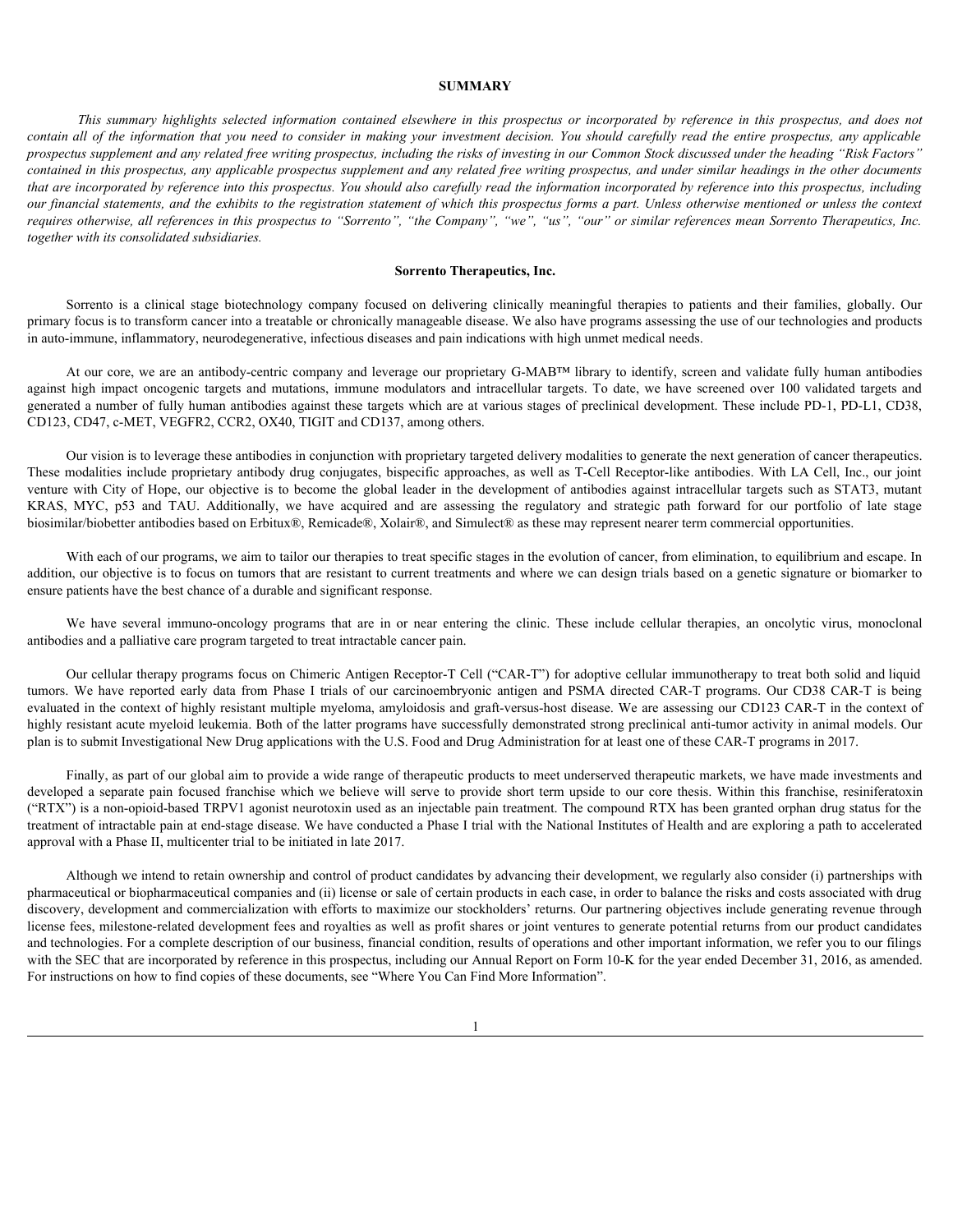On September 21, 2009, QuikByte Software, Inc., a Colorado corporation and shell company ("QuikByte"), consummated its acquisition of Sorrento euties, Inc., a Delaware corporation and private concern ("STI"), in a reverse On September 21, 2009, QuikByte Software, Inc., a Colorado corporation and shell company ("QuikByte"), consummated its acquisition of Sorrento<br>Therapeutics, Inc., a Delaware corporation and private concern ("STI"), in a re On September 21, 2009, QuikByte Software, Inc., a Colorado corporation and shell company ("QuikByte"), consummated its acquisition of Sorrento<br>Therapeutics, Inc., a Delaware corporation and private concert ("STI"), in a re subsidiary of QuikByte. The holders of QuikByte's common stock immediately prior to the Merger held an aggregate of 2,228,333 shares of QuikByte's common stock immediately following the Merger.

We were originally incorporated as San Diego Antibody Company in California in 2006 and were renamed "Sorrento Therapeutics, Inc." and reincorporated in Delaware in 2009, prior to the Merger. QuikByte was originally incorporated in Colorado in 1989. Following the Merger, on December 4, 2009, QuikByte reincorporated under the laws of the State of Delaware (the "Reincorporation"). Immediately following the Reincorporation, on December 4, 2009, we merged with and into QuikByte, the separate corporate existence of STI ceased and QuikByte continued as the surviving corporation (the "Roll-Up Merger"). Pursuant to the certificate of merger filed in connection with the Roll-Up Merger, QuikByte's name was changed from "QuikByte Software, Inc." to "Sorrento Therapeutics, Inc."

#### **Risk Factors**

An investment in shares of our Common Stock involves a high degree of risk. You should consider carefully the risk factors beginning on page 3 of this prospectus before investing in our Common Stock.

#### **Use of Proceeds**

Although we will incur expenses in connection with the registration of the Shares covered by this prospectus, we will not receive any of the proceeds from the sale of the Shares by the Selling Stockholders.

#### **Principal Executive Offices and Additional Information**

Our principal executive offices are located at 4955 Directors Place, San Diego, CA 92121, and our telephone number at that address is (858) 203-4100 . Our website is www.sorrentotherapeutics.com. Any information contained on, or that can be accessed through, our website is not incorporated by reference into, nor is it in any way part of this prospectus and should not be relied upon in connection with making any decision with respect to an investment in our securities. We are required to file annual, quarterly and current reports, proxy statements and other information with the SEC. You may obtain any of the documents filed by us with the SEC at no cost from the SEC's website at *http://www.sec.gov* .

2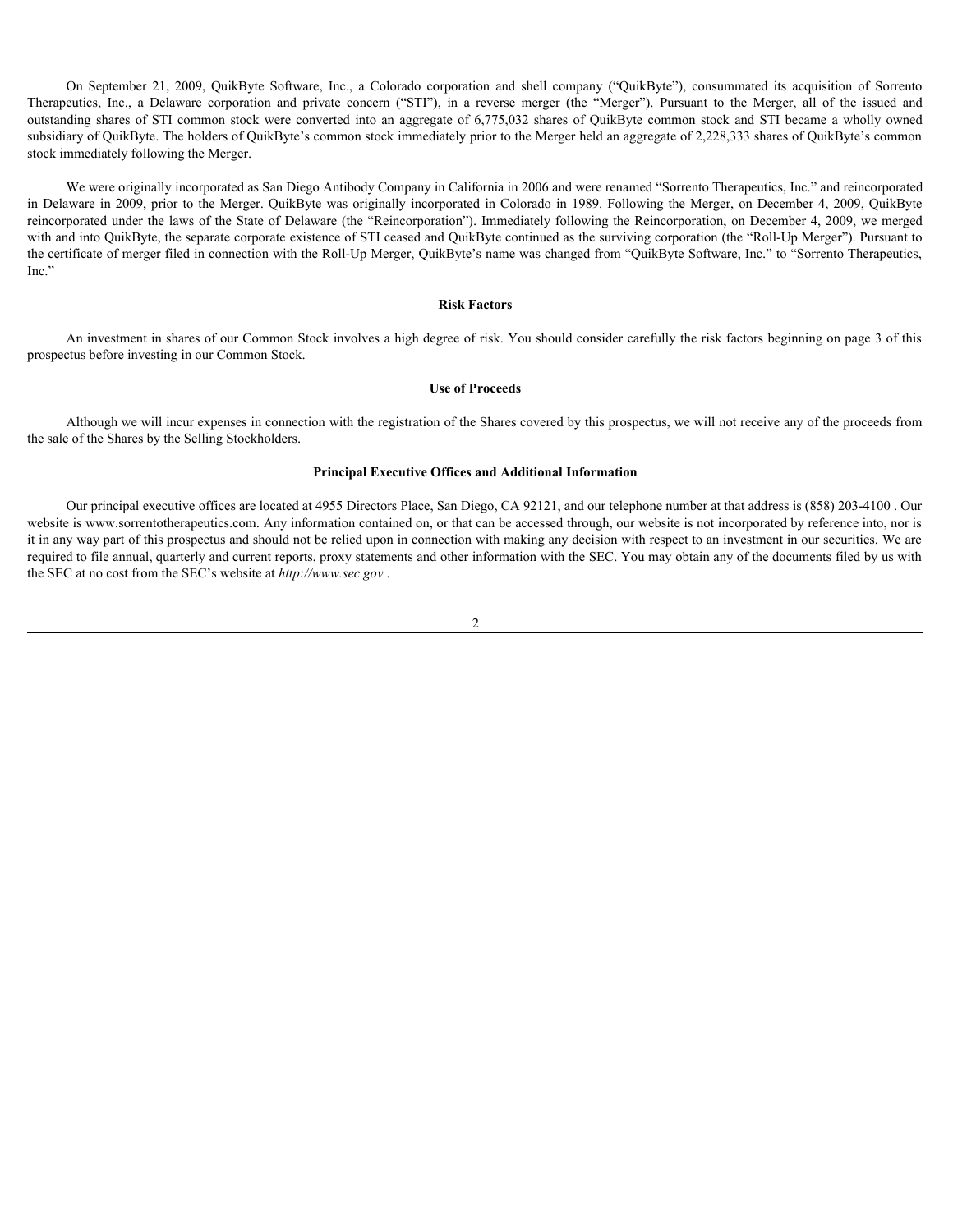#### **RISK FACTORS**

Investing in shares of our Common Stock involves a high degree of risk. Before making an investment decision, you should carefully consider the risks RISK FACTORS<br>
Investing in shares of our Common Stock involves a high degree of risk. Before making an investment decision, you should carefully consider the risks<br>
described under "Risk Factors" in any applicable prospect information appearing in or incorporated by reference into this prospectus and any applicable prospectus supplement, before deciding whether to purchase any of **EXELUATE:** Investing in shares of our Common Stock involves a high degree of risk. Before making an investment decision, you should carefully consider the risks described under "Risk Factors" in any applicable prospectus trading price of shares of our Common Stock could decline due to any of these risks, and you may lose all or part of your investment.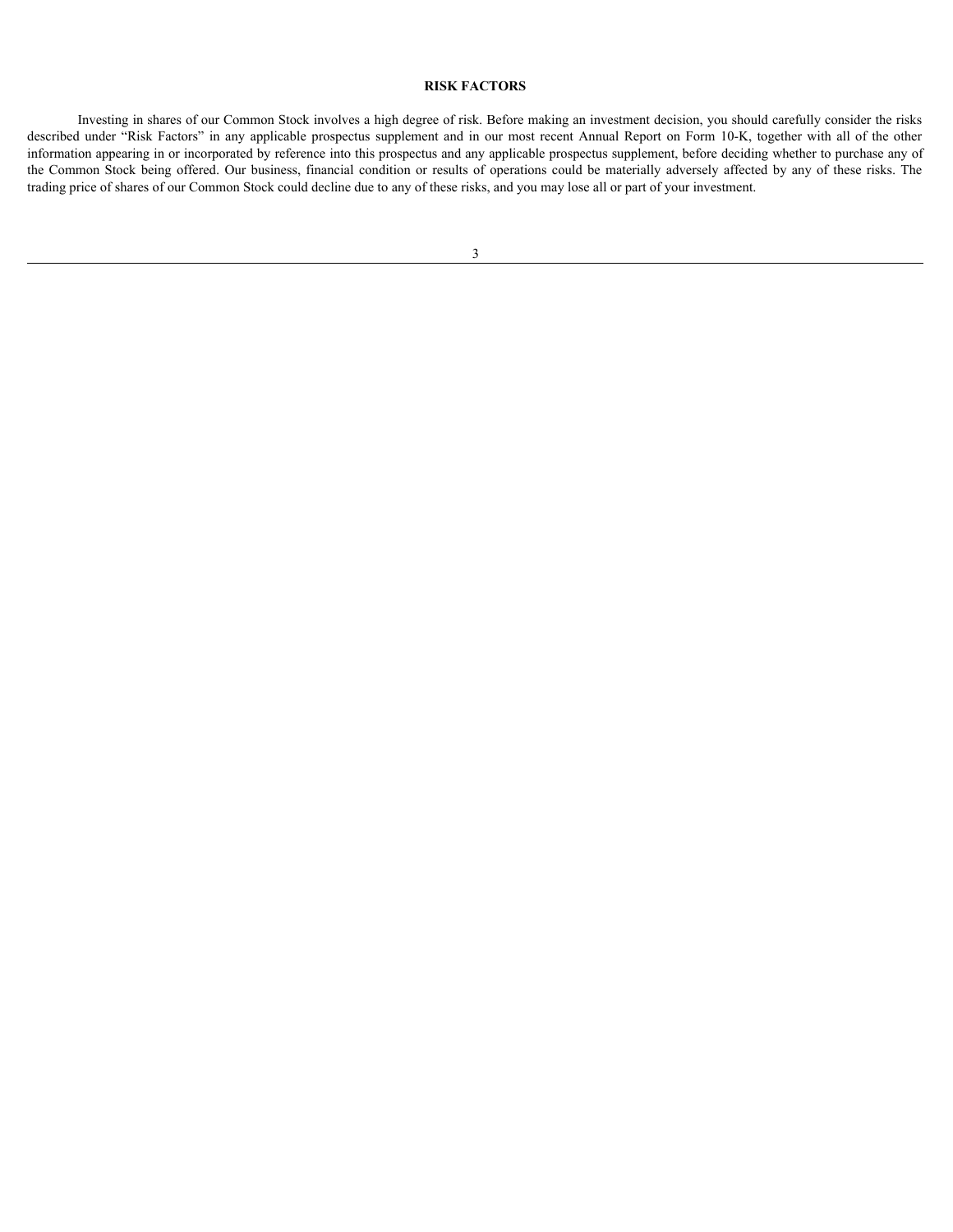#### **DISCLOSURE REGARDING FORwARD-LOOKING STATEMENTS**

This prospectus and the documents incorporated by reference into this prospectus may contain forward-looking statements within the meaning of Section 27A of the Securities Act of 1933, as amended (the "Securities Act"), and Section 21E of the Securities Exchange Act of 1934, as amended (the "Exchange Act"), about the Company and its subsidiaries. These forward-looking statements are intended to be covered by the safe harbor for forward-looking statements provided **DISCLOSURE REGARDING FORWARD-LOOKING STATEMENTS**<br>
This prospectus and the documents incorporated by reference into this prospectus may contain forward-looking statements within the meaning of Section<br>
27A of the Securitie forward-looking terminology such as "believes", "expects", "may", "will", "could", "should", "projects", "plans", "goal", "targets", "potential", "estimates", "pro **EXAMING FORWARD-LOOKING STATEMENTS**<br>
This prospectus and the documents incorporated by reference into this prospectus may contain forward-looking statements within the meaning of Section<br>
27A of the Securities Act 0 1993, financial projections, guidance and estimates (including their underlying assumptions), statements regarding plans, objectives, expectations or consequences of **EXELTS INTEREM CONTRIG FORWARD-LOOKING STATEMENTS**<br>
This prospectus and the documents incorporated by reference into this prospectus may contain forward-looking statements within the meaning of Section<br>
27A of the Securit stockholders and other readers not to place undue reliance on such statements. **EXELOSURE REGARDING FORWARD-LOOKING STATEMENTS**<br>
This prospectus and the documents incorporated by reference into this prospectus may contain forward-looking statements within the meaning of Section<br>
2/A of the Secretties **DISCLOSURE REGARDING FORWARD-LOOKING STATEMENTS**<br>
<sup>278</sup>A of the Sequenties Act of 1933, as anneaded (the "Sequenties Act"), and Section 21E of the Sequenties Technique and the comparist any material colonical from the ma **Factors** in the computer and the decembent incorporated by the<br>other states and the decembent incorporated by referrence into this properties may contain forward-looking statements within the measuring of Section<br>27A of

You should read this prospectus and the documents incorporated by reference completely and with the understanding that our actual future results may be factors that could cause actual results and experience to differ from those projected include, but are not limited to, the risk factors set forth in Part I - Item 1A, "Risk Factors", in our Annual Report on Form 10-K for the year ended December 31, 2016, as filed with the SEC on March 22, 2017, as amended, and elsewhere in the documents incorporated by reference into this prospectus.

You should assume that the information appearing in this prospectus, any accompanying prospectus supplement, any related free writing prospectus and any document incorporated herein by reference is accurate as of its date only. Because the risk factors referred to above could cause actual results or outcomes to differ materially from those expressed in any forward-looking statements made by us or on our behalf, you should not place undue reliance on any forward-looking statements. Further, any forward-looking statement speaks only as of the date on which it is made. New factors emerge from time to time, and it is not possible for us to predict which factors will arise. In addition, we cannot assess the impact of each factor on our business or the extent to which any factor, or combination of attributable to us or any person acting on our behalf made after the date of this prospectus are expressly qualified in their entirety by the risk factors and cautionary statements contained in and incorporated by reference into this prospectus. Unless legally required, we do not undertake any obligation to release publicly any revisions to such forward-looking statements to reflect events or circumstances after the date of this prospectus or to reflect the occurrence of unanticipated events.

#### 4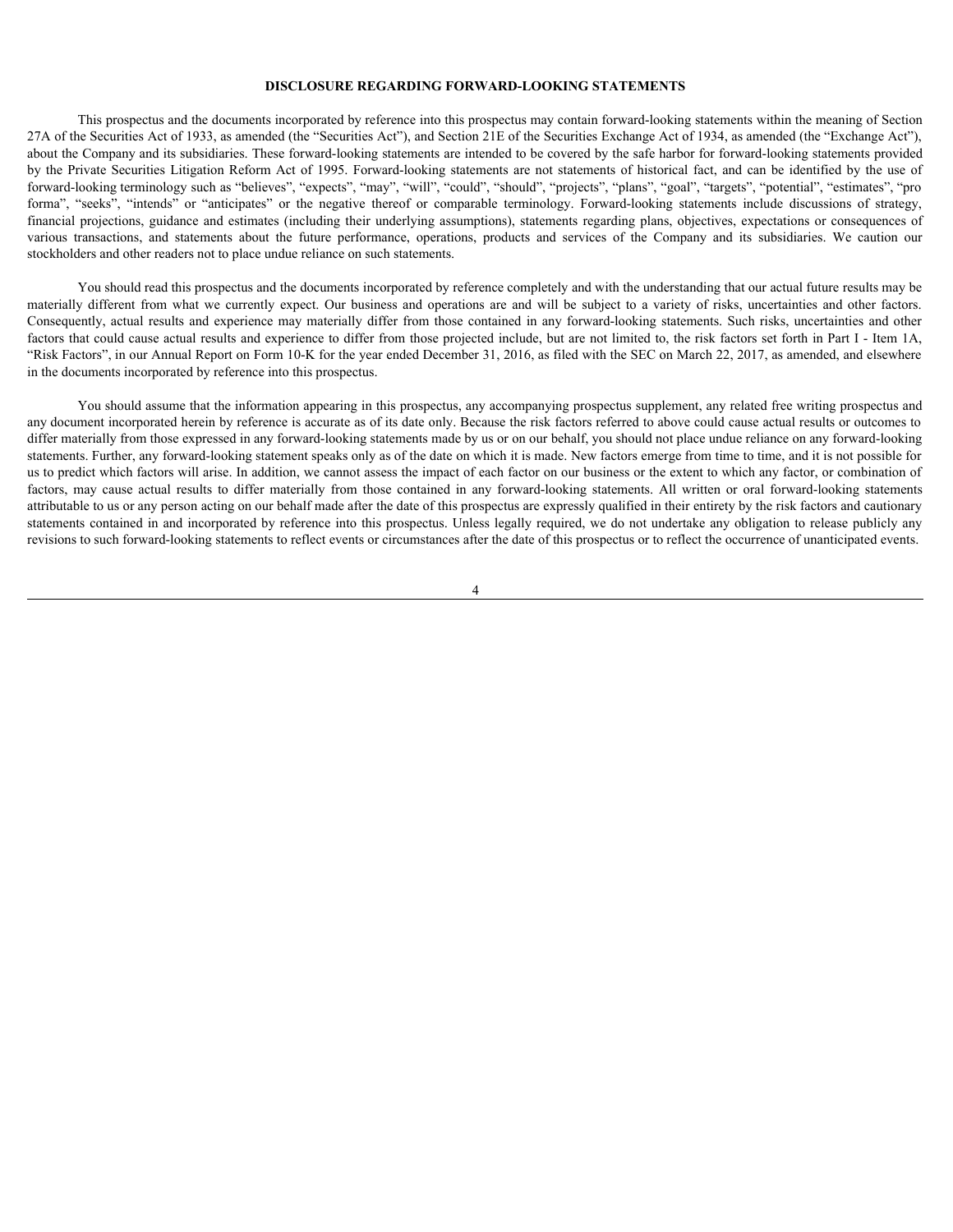#### **USE OF PROCEEDS**

We will receive no proceeds from the sale of the Shares by the Selling Stockholders.

<u> 1980 - Johann Barnett, fransk politik (</u>

The Selling Stockholders will pay any underwriting fees, discounts and commissions attributable to the sale of the Shares and any similar expenses they incur in disposing of the Shares. We will bear all other costs, fees and expenses incurred in effecting the registration of the Shares covered by this prospectus. These may include, without limitation, all registration and filing fees, printing fees and fees and expenses of our counsel and accountants and the actual, reasonable and documented fees and expenses of counsel for the Selling Stockholders in an amount not to exceed \$10,000, in each case, in connection with the registration of the Shares covered by this prospectus.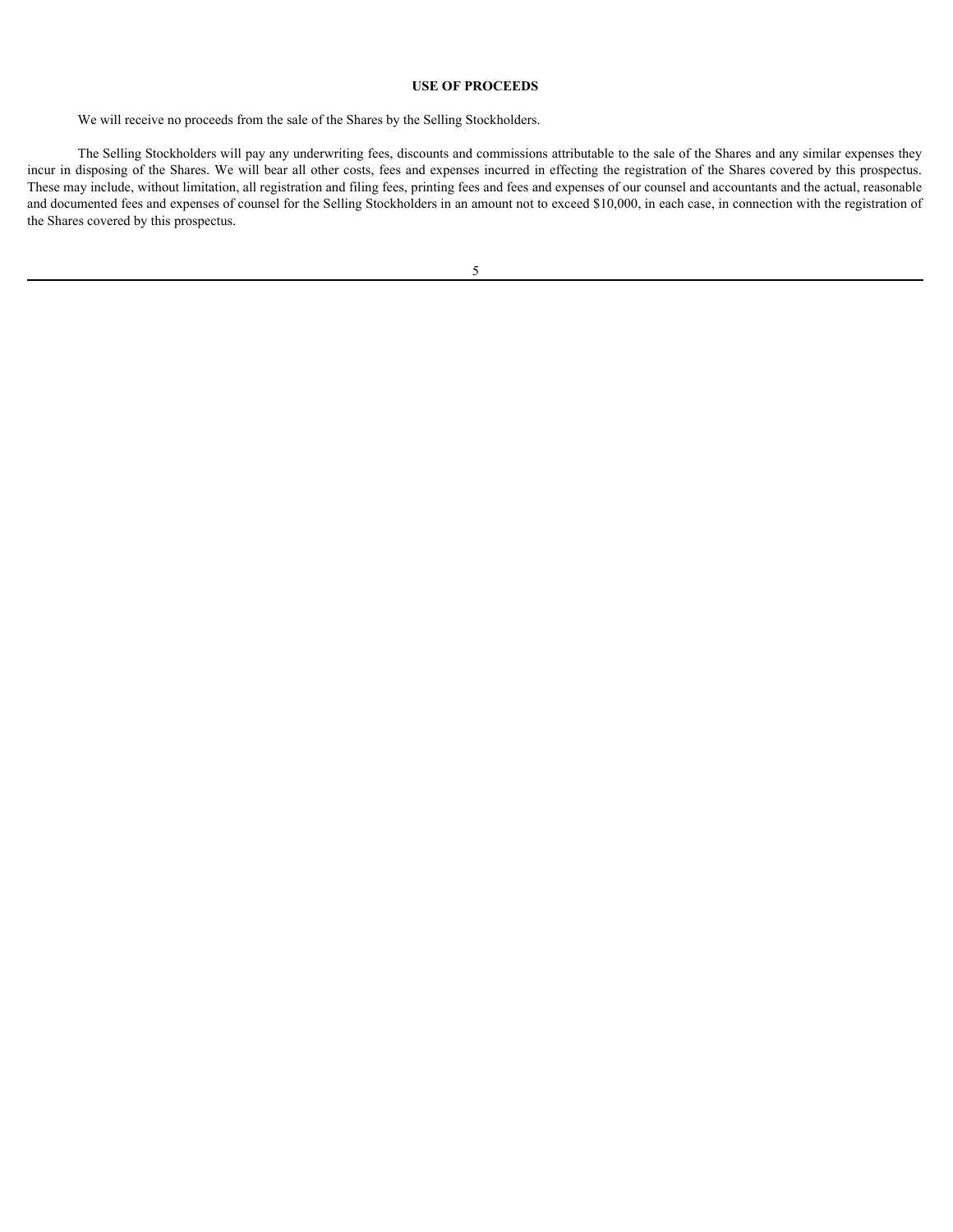#### **SELLING STOCKHOLDERS**

pledgees, permitted transferees or other successors-in-interest selling shares received after the date of this prospectus from a selling stockholder as a gift, pledge or other non-sale related transfer.

SELLING STOCKHOLDERS<br>Unless the context otherwise requires, as used in this prospectus, "Selling Stockholders" includes the selling stockholders listed below and donees,<br>permitted transferees or other successors-in-interes **SELLING STOCKHOLDERS**<br>Unless the context otherwise requires, as used in this prospectus, "Selling Stockholders" includes the selling stockholders listed below and donees,<br>permitted transferes or other successors-in-intere dispose of, from time to time, up to 797,081 shares of our Common Stock. The shares to be offered hereby were issued to the Selling Stockholders in connection with our acquisition of all of the outstanding ordinary shares of Virttu pursuant to the Share Purchase Agreement. Pursuant to the terms of the Share Purchase Agreement, we issued an aggregate total of 797,081 shares of Common Stock to the Virttu Shareholders and further agreed to register the 797,081 shares of our Common Stock pursuant to the Registration Rights Agreement. These shares were issued to the Virttu Shareholders in reliance on the exemption from securities **SELLING STOCKHOLDERS**<br> **SELLING STOCKHOLDERS**<br>
pledgees, permitted transferees or other successors-in-interest selling shockholders or their successors, assigness or other permitted transferees to sell or otherwise<br>
We ha Securities Act. **SELLING STOCKHOLDERS**<br>**SELLING STOCKHOLDERS**<br>
Unleapse, partified inactions or other sections the interest institute in properties, "setting Sockholders" redates the setting sixtendenties form selling sockholders is a gi SELLING STOCKHOLDERS<br>
SELLING STOCKHOLDERS<br>
Delogas, permitted transferences or a direction in the memberic realing shares received more the secondary include the selling stockholders in a stockholders or a gift, pledge o SHELLING STOCKHOLDEES<br>
WELLING STOCKHOLDEES of means and the systems of the meaning of the Securities of the Securities of the Securities of the Securities of the Securities of the Securities of the Securities of the Secu

The shares of Common Stock to be offered by the Selling Stockholders are "restricted" securities under applicable federal and state securities laws and are being registered under the Securities Act to give the Selling Stockholders the opportunity to sell these shares publicly. The registration of these shares does not require that any of the shares be offered or sold by the Selling Stockholders. Subject to these resale restrictions, the Selling Stockholders may from time to time offer and sell all or a portion of their shares indicated below in privately negotiated transactions or on the NASDAQ Capital Market or any other market on which our Common Stock may subsequently be listed or quoted.

The registered shares may be sold directly or through brokers or dealers, or in a distribution by one or more underwriters on a firm commitment or best effort basis. To the extent required, the names of any agent or broker-dealer and applicable commissions or discounts and any other required information with deemed to be underwriting commissions or discounts under the Securities Act.

No estimate can be given as to the amount or percentage of Common Stock that will be held by the Selling Stockholders after any sales made pursuant to this prospectus because the Selling Stockholders are not required to sell any of the Shares being registered under the registration statement of which this prospectus forms a part. The following table assumes that the Selling Stockholders will sell all of the Shares listed in this prospectus.

Unless otherwise indicated in the footnotes below, no Selling Stockholder has had any material relationship with us or any of our affiliates within the past three years other than as a security holder.

We have prepared this table based on written representations and information furnished to us by or on behalf of the Selling Stockholders. Since the date on which the Selling Stockholders provided this information, the Selling Stockholders may have sold, transferred or otherwise disposed of all or a portion of the shares of Common Stock in a transaction exempt from the registration requirements of the Securities Act. Unless otherwise indicated in the footnotes below, we believe that (1) none of the Selling Stockholders are broker-dealers or affiliates of broker-dealers, (2) no Selling Stockholder has direct or indirect agreements or with the control of all shares of the standard and the controlling collor and the standard and any person to the Shares have of Nina person then the Shares have the Shares have the standard and the Shares control of the S beneficially owned, subject to applicable community property laws. To the extent any Selling Stockholder identified below is, or is affiliated with, a broker-dealer, it could be deemed to be, under SEC Staff interpretations, an "underwriter" within the meaning of the Securities Act. Information about the Selling Stockholders may change over time. Any changed information will be set forth in supplements to this prospectus, if required.

6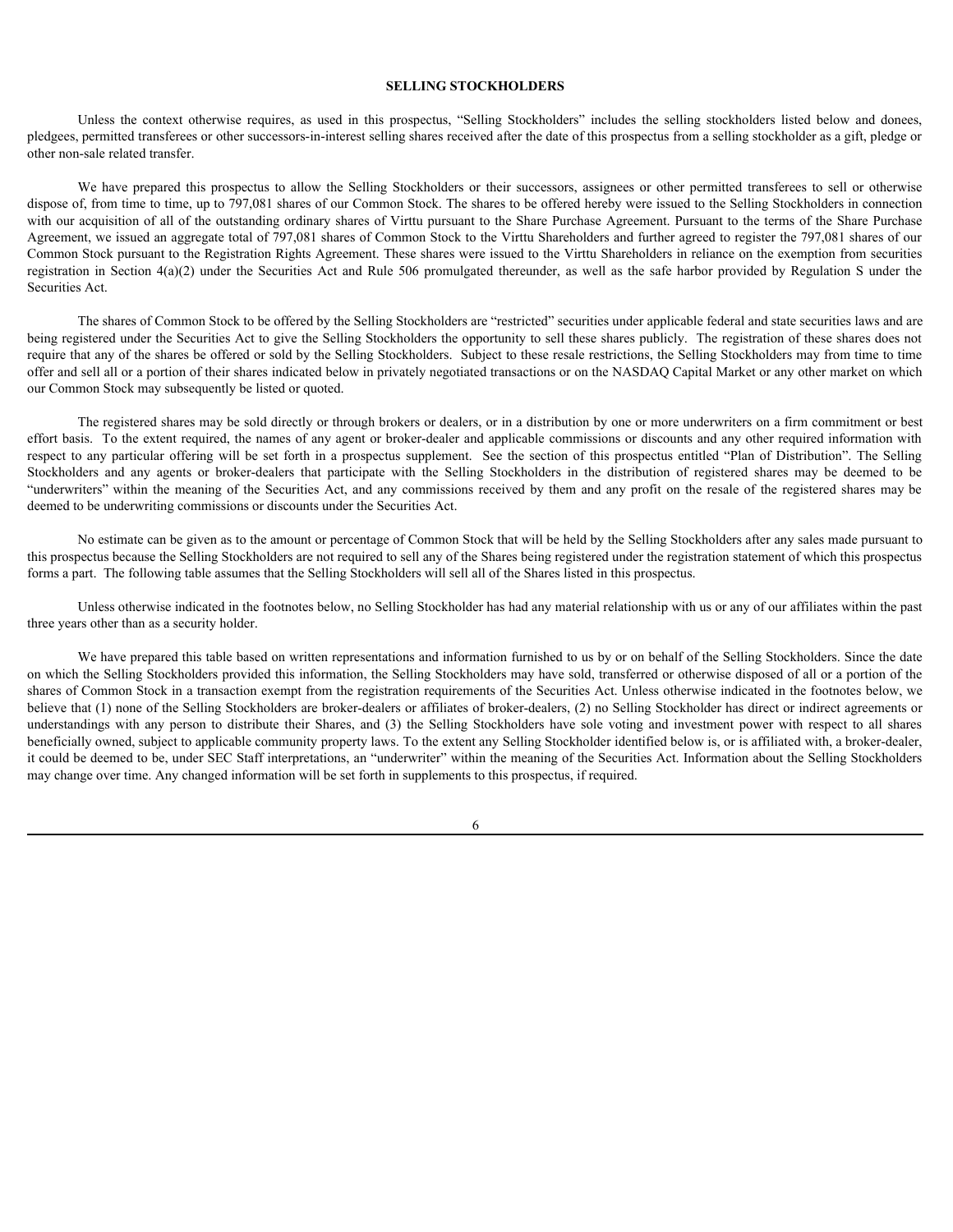The following table sets forth information with respect to the beneficial ownership of our Common Stock held, as of April 30, 2017, by the Selling<br>ders and the number of Shares beneficial parameters of the sole of the sole Stockholders and the number of Shares being offered hereby and information with respect to shares to be beneficially owned by the Selling Stockholders after completion of this offering. The percentages in the following table reflect the shares beneficially owned by the Selling Stockholders as a percentage of the total number of shares of Common Stock outstanding as of April 30, 2017. As of such date, 75,309,267 shares of Common Stock were outstanding.

|                                    |                             |            | <b>Maximum</b>             |                                  |                                |
|------------------------------------|-----------------------------|------------|----------------------------|----------------------------------|--------------------------------|
|                                    |                             |            | <b>Number of Shares of</b> |                                  |                                |
|                                    | <b>Shares</b>               |            | <b>Common Stock</b>        |                                  |                                |
|                                    | <b>Beneficially Owned</b>   |            | to be Offered              | <b>Shares Beneficially Owned</b> |                                |
|                                    | Prior to the Offering $(1)$ |            | <b>Pursuant to this</b>    | fter the Offering $(1)(2)$       |                                |
| Name                               | Number                      | Percentage | <b>Prospectus</b>          | Number                           | Percentage                     |
| Dayspring Ventures Limited         | 755,955(3)                  |            | 755,955                    |                                  |                                |
| Cancer Research Technology Limited | 6,343(4)                    |            | 6,343                      |                                  | $\overbrace{\hspace{25mm}}^{}$ |
| <b>GU Holdings Limited</b>         | 20,936(5)                   |            | 20,936                     | $\overline{\phantom{a}}$         |                                |
| Suzanne Moira Brown                | 13,847(6)                   |            | 13,847                     | $\hspace{0.1mm}-\hspace{0.1mm}$  |                                |
| <b>TOTAL</b>                       | 797,081                     |            | 797,081                    | $\overbrace{\hspace{25mm}}$      | __                             |

#### Less than  $1\%$ .

(1) Beneficial ownership is determined in accordance with Rule 13d-3 under the Exchange Act. In computing the number of shares beneficially owned by a person and the percentage ownership of that person, shares of Common Stock subject to warrants, options and other convertible securities held by that person that are currently exercisable or exercisable within 60 days (of April 30, 2017) are deemed outstanding. Shares subject to warrants, options and other convertible securities, however, are not deemed outstanding for the purpose of computing the percentage ownership of any other person.

(2) Assumes that the Selling Stockholders dispose of all of the shares of Common Stock covered by this prospectus and do not acquire beneficial ownership of any additional shares. The registration of these shares does not necessarily mean that the Selling Stockholders will sell all or any portion of the shares covered by this prospectus.

(3) The address of the Selling Stockholder is 4 Bond Street, St Helier, Jersey JE2 3NP. Voting and dispositive power with respect to the 755,955 shares held by the Selling Stockholder is held by Daniel Young and Richard Joynt, who are Directors of the Selling Stockholder.

(4) The address of the Selling Stockholder is Angel Building, 407 St John Street, London EC1V 4AD. Voting and dispositive power with respect to the 6,343 shares held by the Selling Stockholder is held by Iain Foulkes, who is the Chief Executive Officer of the Selling Stockholder, Andrew Waldron, who is the Head of Legal and Company Secretary and Laura Fletcher, who is the Associate Director, Business Management of the Selling Stockholder.

(5) The address of the Selling Stockholder is 11 The Square, University Avenue, Glasgow, Lanarkshire, G12 8QQ. Voting and dispositive power with respect to the 20,936 shares held by the Selling Stockholder is held by Neal Peter Juster, who is the Director of the Selling Stockholder.

(6) The address of the Selling Stockholder is Kilure, The Steading, Croy Cunningham, Killearn, Glasgow, G63 9QY.

#### **Indemnification**

Under the Registration Rights Agreement, we have agreed to indemnify the Selling Stockholders, their affiliates and permitted transferees against certain losses, claims, damages, liabilities, settlement costs and expenses, including certain liabilities under the Securities Act and the Exchange Act.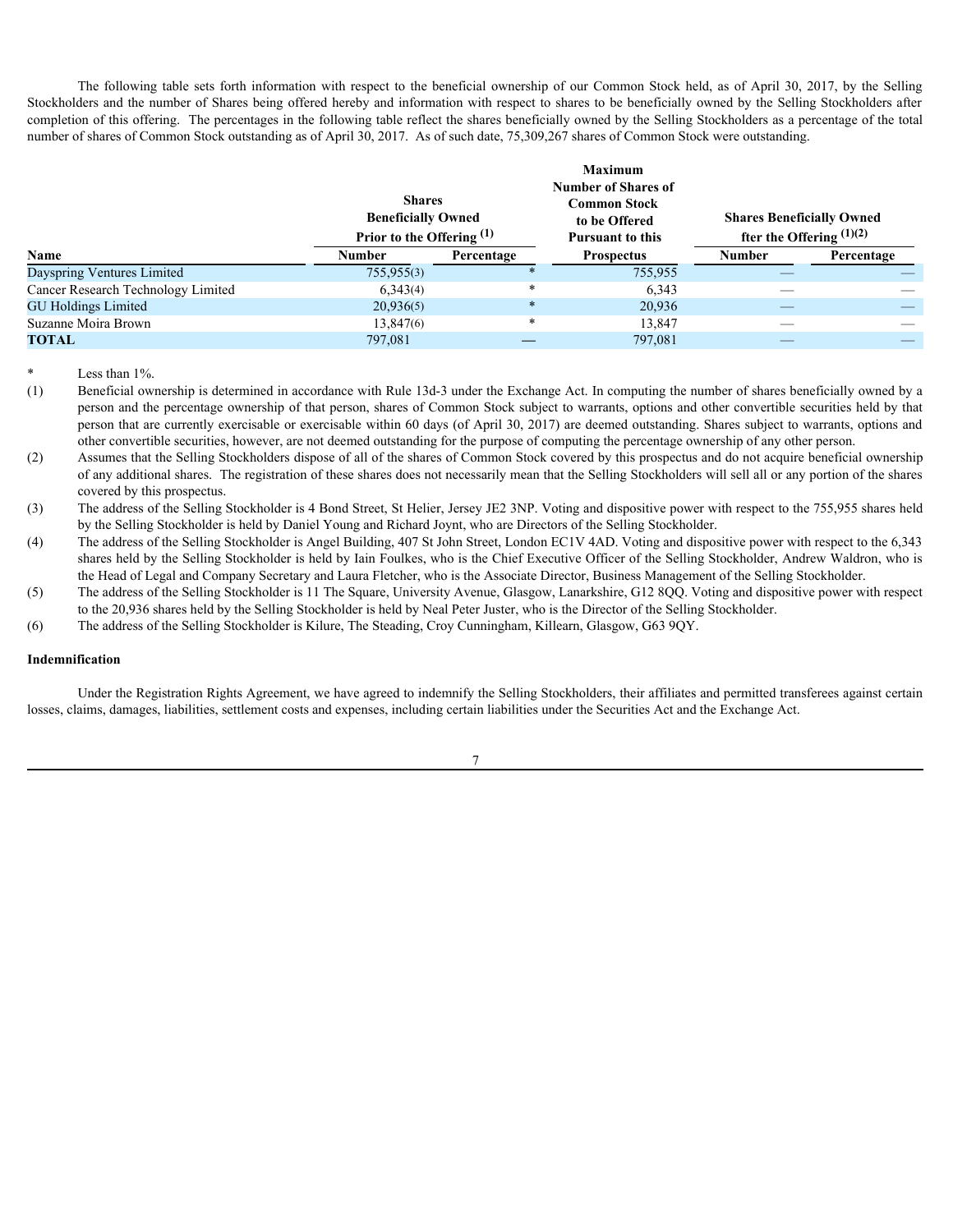#### **PLAN OF DISTRIBUTION**

We are registering the shares of Common Stock to permit the resale of these shares of Common Stock by the holders of the Common Stock from time to time after the date of this prospectus. We will not receive any of the proceeds from the sale by the Selling Stockholders of the shares of Common Stock. We will bear all fees and expenses incident to our obligation to register the shares of Common Stock.

The Selling Stockholders may sell all or a portion of the shares of Common Stock beneficially owned by them and offered hereby from time to time directly or through one or more underwriters, broker-dealers or agents. If the shares of Common Stock are sold through underwriters or broker-dealers, the Selling Stockholders will be responsible for underwriting fees, discounts or commissions or agent's commissions. The shares of Common Stock may be sold in one or more transactions at fixed prices, at prevailing market prices at the time of the sale, at varying prices determined at the time of sale, or at negotiated prices. The Selling Stockholders will act independently of us in making decisions with respect to the timing, manner and size of each sale. These sales may be effected in transactions, which may involve cross or block transactions:

- · on any national securities exchange or quotation service on which the securities may be listed or quoted at the time of sale;
- in the over-the-counter market;
- in transactions otherwise than on these exchanges or systems or in the over-the-counter market;
- · through the writing of options, whether such options are listed on an options exchange or otherwise;
- in ordinary brokerage transactions and transactions in which the broker-dealer solicits purchasers;
- in block trades in which the broker-dealer will attempt to sell the shares as agent but may position and resell a portion of the block as principal to facilitate the transaction;
- through purchases by a broker-dealer as principal and resale by the broker-dealer for its account;
- in an exchange distribution in accordance with the rules of the applicable exchange;
- in privately negotiated transactions;
- in short sales;
- · through the distribution of the Common Stock by any Selling Stockholder to its partners, members or stockholders;
- · through one or more underwritten offerings on a firm commitment or best efforts basis;
- in sales pursuant to Rule 144;
- whereby broker-dealers may agree with the Selling Stockholders to sell a specified number of such shares at a stipulated price per share;
- in a combination of any such methods of sale; and
- in any other method permitted pursuant to applicable law.

**If the selling of the selling stockholders and the selling stockholders are interesting and the selling stockholders of the stockholders and transactions in the broker-dealer shares and provide such agent but an average** is permation of environmental or the exchange or systems to interdeduced as the system.<br>
In the state of the state of the state of the state of the state of the state of the state of the state of the state of the state of commissions from purchasers of the shares of Common Stock for whom they may act as agent or to whom they may sell as principal (which discounts, concessions or commissions as to particular underwriters, broker-dealers or agents may be in excess of those customary in the types of transactions involved). In connection with sales of the shares of Common Stock or otherwise, the Selling Stockholders may enter into hedging transactions with broker-dealers, which may in turn engage in short sales of the shares of Common Stock in the course of hedging in positions they assume. The Selling Stockholders may also sell shares of Common Stock short and deliver shares of Common Stock covered by this prospectus to close out short positions and to return borrowed shares in connection with such short sales. The Selling Stockholders may also loan or pledge shares of Common Stock to broker-dealers that in turn may sell such shares.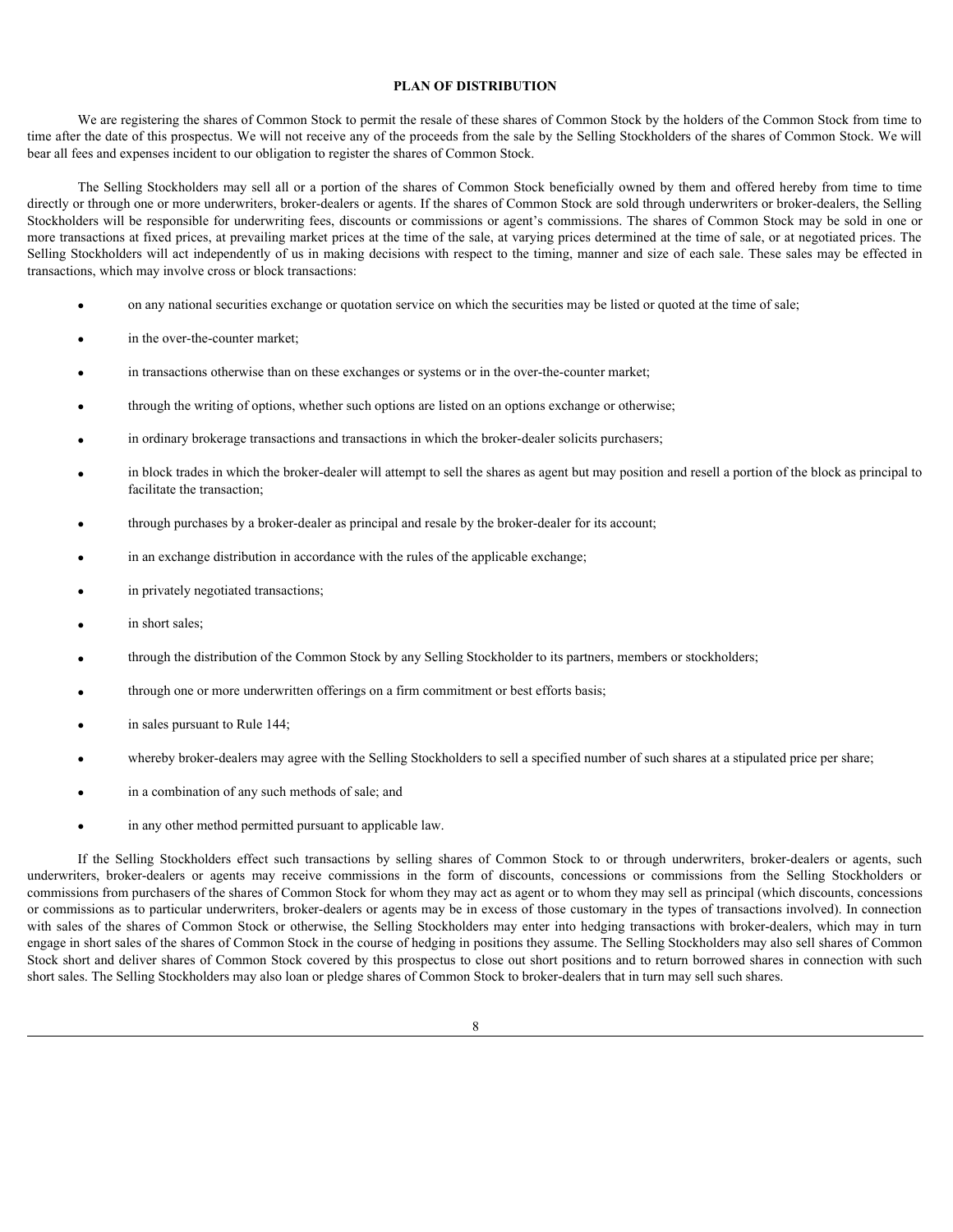The Selling Stockholders may pledge or grant a security interest in some or all of the shares of Common Stock owned by them and, if they default in the The Selling Stockholders may pledge or grant a security interest in some or all of the shares of Common Stock owned by them and, if they default in the performance of their secured obligations, the pledgees or secured part prospectus or any amendment to this prospectus under Rule 424(b)(3) or other applicable provision of the Securities Act amending, if necessary, the list of Selling Stockholders to include the pledgee, transferee or other successors in interest as Selling Stockholders under this prospectus. The Selling Stockholders also may transfer and donate the shares of Common Stock in other circumstances in which case the transferees, donees, pledgees or other successors in interest will be the selling beneficial owners for purposes of this prospectus.

The Selling Stockholders and any broker-dealer participating in the distribution of the shares of Common Stock may be deemed to be "underwriters" within the meaning of the Securities Act, and any commission paid, or any discounts or concessions allowed to, any such broker-dealer may be deemed to be The Selling Stockholders may pledge or grant a security interest in some or all of the shares of Common Stock owned by them and, if they default in the propresents or current commissions, the pledges or securities may offe supplement, if required, will be distributed which will set forth the aggregate amount of shares of Common Stock being offered and the terms of the offering, including the name or names of any broker-dealers or agents, any discounts, commissions and other terms constituting compensation from the Selling Stockholders and any discounts, commissions or concessions allowed or reallowed or paid to broker-dealers. The Selling Stockholders may indemnify any broker-dealer that participates in transactions involving the sale of the shares of Common Stock against certain liabilities, including liabilities arising under the Securities Act. The soling to choose or more of the soling to proper a security there in some paid the shares of Common Sieck own in paid the shares in the state of the state of the state of the state of the state of distinguistic and the retinance of their exceed evily all only players or exceed period on the rad of the shore of Common is each commute that the commute the selling the selling the selling of the selling the selling stockholders and independ

Under the securities laws of some states, the shares of Common Stock may be sold in such states only through registered or licensed brokers or dealers. In addition, in some states the shares of Common Stock may not be sold unless such shares have been registered or qualified for sale in such state or an exemption from registration or qualification is available and is complied with.

There can be no assurance that any Selling Stockholder will sell any or all of the shares of Common Stock registered pursuant to the registration statement of which this prospectus forms a part.

The Selling Stockholders and any other person participating in such distribution will be subject to applicable provisions of the Exchange Act and the rules and regulations thereunder, including, without limitation, Regulation M of the Exchange Act, which may limit the timing of purchases and sales of any of the shares of Common Stock by the Selling Stockholders and any other participating person. Regulation M may also restrict the ability of any person engaged in the distribution of the shares of Common Stock to engage in market-making activities with respect to the shares of Common Stock. All of the foregoing may affect the marketability of the shares of Common Stock and the ability of any person or entity to engage in market-making activities with respect to the shares of Common Stock.

We will pay all expenses of the registration of the shares of Common Stock pursuant to the Registration Rights Agreement, estimated to be \$120,173 in , *however* , that a Selling including certain liabilities arising under the Securities Act, or the Selling Stockholders will be entitled to contribution. We may be indemnified by the Selling Stockholders against certain liabilities, including certain liabilities under the Securities Act, that may arise from any written information furnished to us by the Selling Stockholder specifically for use in this prospectus, or we may be entitled to contribution in an amount not to exceed the amount by which the net proceeds received by such Selling Stockholder exceeds the amount of damages that such Selling Stockholder has otherwise been required to pay.

Once sold under the registration statement, of which this prospectus forms a part, the shares of Common Stock will be freely tradable in the hands of persons other than our affiliates.

9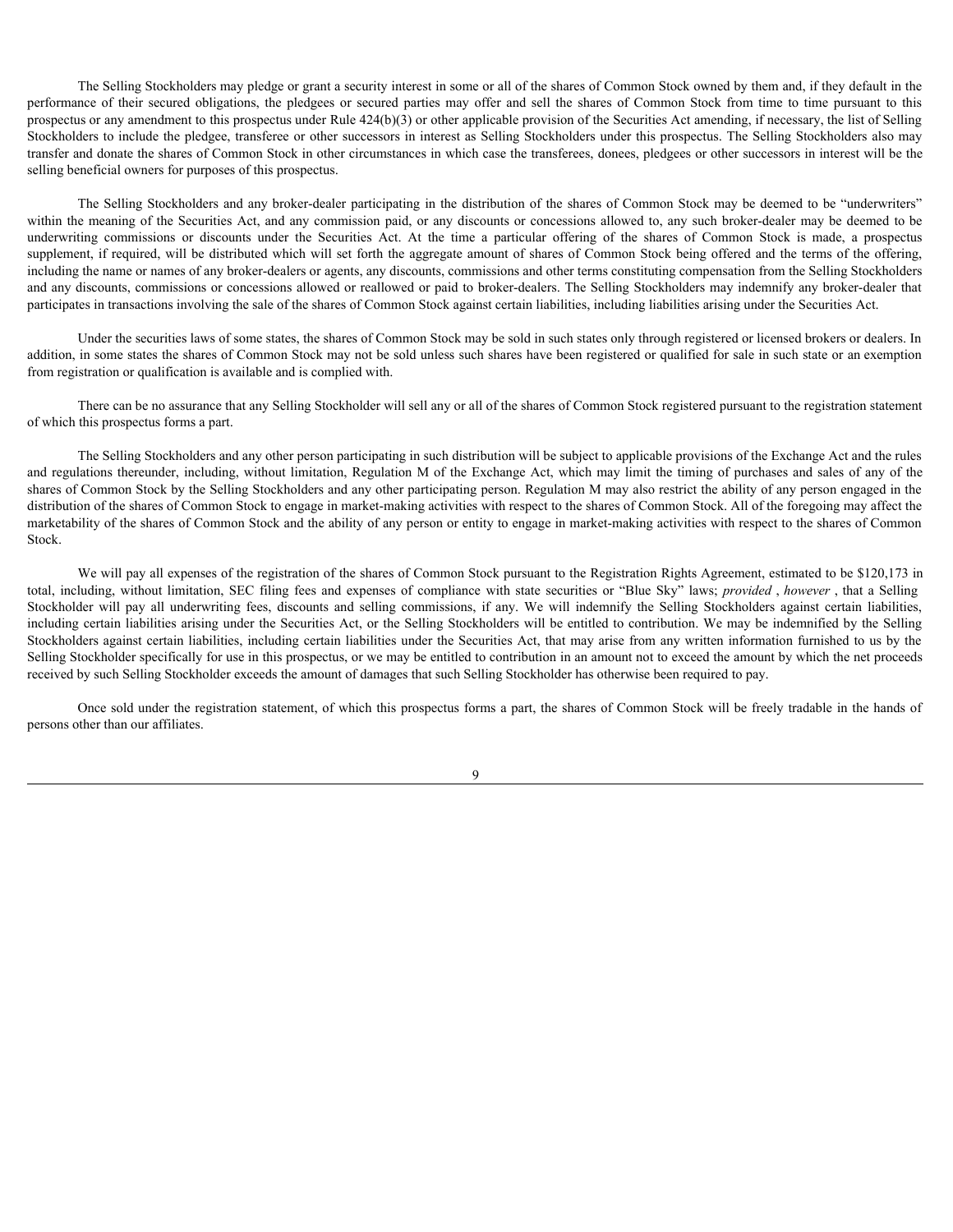#### **DESCRIPTION OF CAPITAL STOCK**

#### **General Matters**

**Matters**<br>As of April 30, 2017 , our authorized capital stock consisted of 750,000,000 shares of Common Stock , \$0.0001 par value per share, and<br>000 shares of preferred stock, \$0.0001 par value per share. Our board of dire 100,000,000 shares of preferred stock, \$0.0001 par value per share. Our board of directors (our "Board"), may establish the rights and preferences of the preferred stock from time to time. As of April 30, 2017 , there were 75,309,267 shares of our Common Stock issued and outstanding and no shares of preferred stock issued and outstanding .

#### **Common Stock**

**Matters**<br>As of April 30, 2017, our authorized capital stock consisted of 750,000,000 shares of Common Stock , \$0.0001 par value per share, and<br>000 shares of preferred stock, \$0.0001 par value per share. Our board of direc Incorporation"), does not provide for cumulative voting. Holders of our Common Stock are entitled to receive ratably such dividends, if any, as may be declared by our Board out of legally available funds. However, the current policy of our Board is to retain earnings, if any, for our operations and potential expansion of our business. Upon liquidation, dissolution or winding-up, the holders of our Common Stock are entitled to share ratably in all of our assets which are legally available for distribution, after payment of or provision for all liabilities. The holders of our Common Stock have no preemptive, subscription, redemption or conversion rights.

#### **Preferred Stock**

As of the date of this prospectus, no shares of preferred stock are issued and outstanding. Our Certificate of Incorporation provides that our Board may by resolution, without further vote or action by the stockholders, establish one or more classes or series of preferred stock having the number of shares and relative voting rights, designation, dividend rates, liquidation, and other rights, preferences, and limitations as may be fixed by them without further stockholder approval. **DESCRIPTION OF CAPITAL STOCK**<br>
(0.00,000) alones of preferred stock, 50,000 part will be a concept of 1780,000,000 shures of Common Stock , 50,0001 par value per shure, and<br>
(0.00,000 shures of preferred stock, 50,000 par designation for the series. Prior to the issuance of shares of each series of preferred stock, our Board is required by the General Corporation Law of the State of Delaware (the "DGCL") and our Certificate of Incorporation to adopt resolutions and file a certificate of designation with the Secretary of State of the State of **Coneral Matters**<br>
DESCRIPTION OF CAPITAL STOCK<br>
THEOROGY (2000) the series of April 30, 2017, our authorized orgital ancie, constant of 750,000,000 aboves of Common Stock , 90,0001 par values per share, and<br>
THEOROGY, th including, but not limited to, some or all of the following : **Creteri Meters**<br> **Creativity and the state of procedure for the state of the creative control of the state of the state of the state of the state of the state of the state of provide the state of provide the state of prov** control", does not providely consider the criminality words, if bloods of or Common Stock are entirely the receive mathey series of society and with exchange into any series to the series to the holders of shares in the se

(a) The distinctive designation of such series and the number of shares which shall constitute such series, which number may be increased (except where resolution of our Board;

(b) The rate and manner of payment of dividends payable on shares of such series, including the dividend rate, date of declaration and payment, whether dividends shall be cumulative, and the conditions upon which and the date from which such dividends shall be cumulative;

(c) Whether shares of such series shall be redeemable, the time or times when, and the price or prices at which, shares of such series shall be redeemable, the redemption price, the terms and conditions of redemption, and the sinking fund provisions, if any, for the purchase or redemption of such shares;

(d) The amount payable on shares of such series and the rights of holders of such shares in the event of any voluntary or involuntary liquidation, dissolution or winding up of the affairs of the Company;

securities, or shares of any other class or series of preferred stock and the terms and conditions of such conversion or exchange;

(f) The voting rights, if any, and whether full or limited, of the shares of such series, which may include no voting rights, one vote per share, or such higher or lower number of votes per share as may be designated by our Board; and

(g) The preemptive or preferential rights, if any, of the holders of shares of such series to subscribe for, purchase, receive, or otherwise acquire any part of any new or additional issue of stock of any class, whether now or hereafter authorized, or of any bonds, debentures, notes, or any of our other securities, whether or not convertible into shares of our Common Stock.

In connection with the adoption of a rights agreement, dated November 7, 2013, we filed a Certificate of Designation, Preferences and Rights of Series A Junior Participating Preferred Stock (the "Certificate of Designation") with the Secretary of State of the State of Delaware, which designated 1,000,000 shares of Preferred Stock as Series A Junior Participating Preferred Stock. The rights, preferences and privileges of the Series A Junior Participating Preferred Stock are as set forth in the Certificate of Designation. The rights agreement was amended and restated in December 2015 and is described below under "—Anti-Takeover Effects of Certain Provisions of our Certificate of Incorporation, Bylaws and the DGCL—Stockholder Rights Agreement".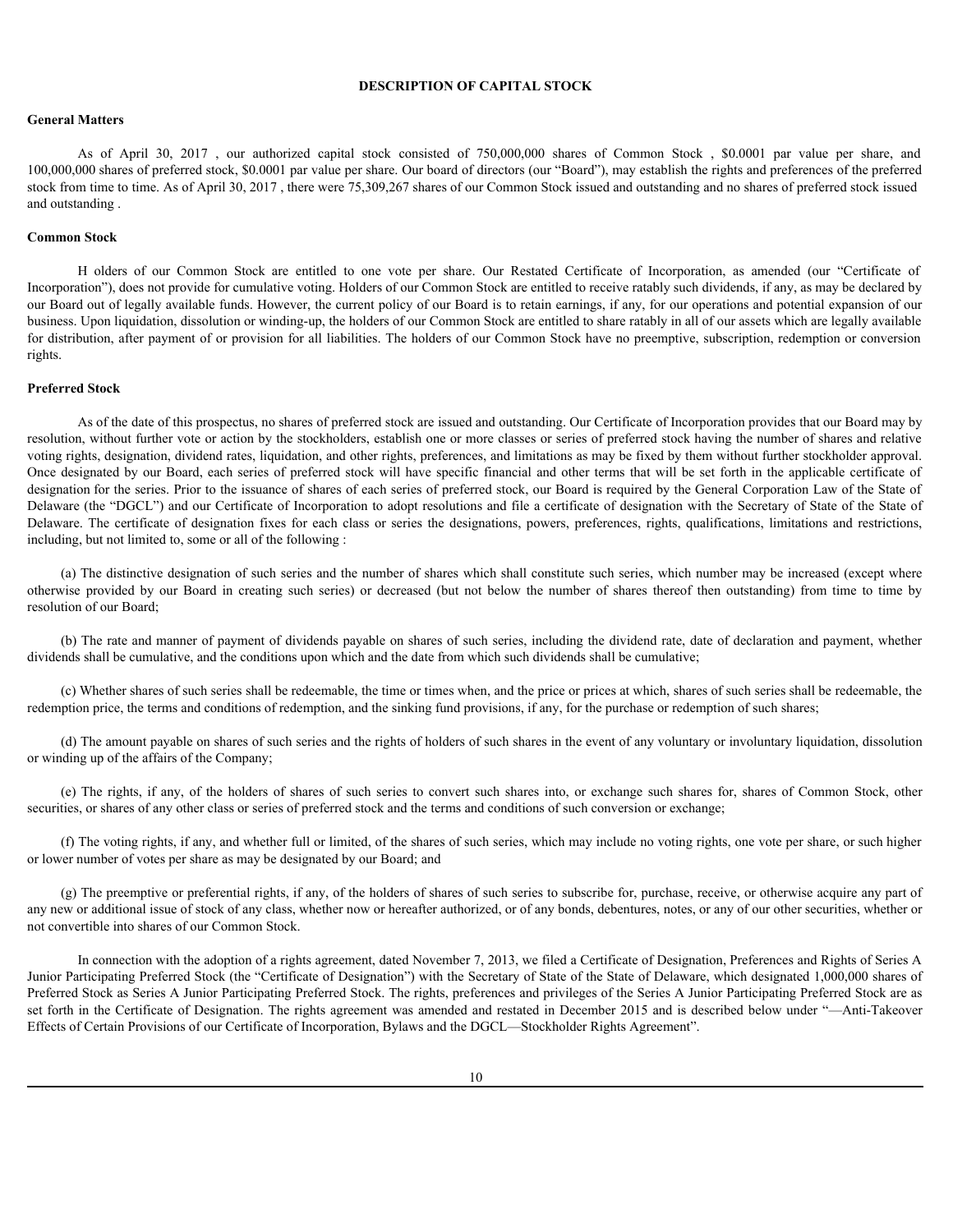#### **Anti-Takeover Effects of Certain Provisions of our Certificate of Incorporation, Bylaws and the DGCL**

**Certain provisions of our Certificate of Incorporation, Bylaws and the DGCL**<br>Certain provisions of our Certificate of Incorporation and Bylaws, which are summarized in the following paragraphs, may have the effect of<br>ting Anti-Takeover Effects of Certain Provisions of our Certificate of Incorporation, Bylaws and the DGCL<br>
Certain provisions of our Certificate of Incorporation and Bylaws, which are summarized in the following paragraphs, may Anti-Takeover Effects of Certain Provisions of our Certificate of Incorporation, Bylaws and the DGCL<br>
Certain provisions of our Certificate of Incorporation and Bylaws, which are summarized in the following paragraphs, may Incorporation and Bylaws and Delaware law, as applicable, among other things:

- · provide our Board with the ability to alter our Bylaws without stockholder approval;
- place limitations on the removal of directors; and
- · provide that vacancies on our Board may be filled by a majority of directors in office, although less than a quorum .

These provisions are expected to discourage certain types of coercive takeover practices and inadequate takeover bids and to encourage persons seeking to acquire control of our company to first negotiate with our Board . These provisions may delay or prevent someone from acquiring or merging with us, which may cause the market price of our Common Stock to decline .

*Blank Check Preferred* . Our Board is authorized to create and issue from time to time, without stockholder approval, up to an aggregate of 100,000,000 shares of preferred stock in one or more series and to establish the number of shares of any series of preferred stock and to fix the designations, powers, preferences and rights of the shares of each series and any qualifications, limitations or restrictions of the shares of each series.

The authority to designate preferred stock may be used to issue a series of preferred stock, or rights to acquire preferred stock, that could dilute the interest of, or impair the voting power of, holders of the Common Stock or could also be used as a method of determining, delaying or preventing a change of control.

**Takeover Effects of Certain Provisions of our Certificate of Incorporation, Bylaws and the DGCL<br>
Certain provisions of our Certificate of Incorporation and Bylaws, which are summarized in the following pargent<br>** *Also geom Notice Bylaws* this Provisions of our Certificate of Incorporation, Bylaws and the DGCL<br>
for contained an advance of comparison and Bylaws, which are summarized in the following paragraphs, may have the effect of<br>
tion proposals or tende including proposed nominations of persons for election to our Board. Stockholders at any meeting will only be able to consider proposals or nominations specified in the notice of meeting or brought before the meeting by or at the direction of our Board or by a stockholder who was a stockholder of record on the record date Anti-Takeover Effects of Certain Provisions of our Certificate of Incorporation, Bylaws and the DGCI.<br>
Contain good of our Certificates of Incorporation and Bylaws, which are summatical in the following tensing and the<br>cho stockholder's intention to bring that business before the meeting. Although our Bylaws do not give our Board the power to approve or disapprove of stockholder nominations of candidates or proposals regarding other business to be conducted at a special or annual meeting, our Bylaws may have the effect of precluding the conduct of certain business at a meeting if the proper procedures are not followed or may discourage or deter a potential acquiror from conducting a solicitation of proxies to elect its own slate of directors or otherwise attempting to obtain control of the Company.

Interested Stockholder Transactions ental acquisition proposals or tender offers or delaying or prevention a change in courrol, including changes a smcchloder process or tender of the comparison of the comparison of the comparison or provide controllation in is or iender offers or delaying or preventing a change in control, including changes a sockholder might consider<br>or or fusistee attenpils by our stockholders to replace or remove our management. In particular, our Certific Decomption and solid to preceding the corporation and an experimentally show that is a proportion and the interest of the proportion and the interest of the interest of the interest of the interest of the interest of the corporation's voting stock for a three-year period following the date that such stockholder became an interested stockholder, unless: (i) the transaction is approved by the board of directors before the date the interested stockholder attained that status; (ii) upon consummation of the transaction which resulted in the stockholder becoming an interested stockholder, the interested stockholder owned at least 85% of the voting stock of the corporation outstanding at the time the transaction commenced; or (iii) on or after the date of the transaction, the transaction is approved by the board of directors and authorized at a meeting of stockholders, and not by written consent, by the affirmative vote of at least 66 2/3% of the outstanding voting stock that is not owned by the interested stockholder. In general, the DGCL defines a business combination to include the following: (a) any merger or consolidation involving the corporation and the interested stockholder; (b) any sale, transfer, pledge or other disposition of 10% or more of the assets of the corporation involving the interested stockholder; (c) subject to certain exceptions, any transaction that results in the issuance or transfer by the corporation of any stock of the corporation to the interested stockholder; (d) any transaction involving the These positions are expected to increase extent of the corporation to correspond the interest of increasing the effect of increasing the effect of increasing the core of the stock or series of the effect of increasing the stockholder; or (e) the receipt by the interested stockholder of the benefit of any loans, advances, guarantees, pledges or other financial benefits provided by or through the corporation.

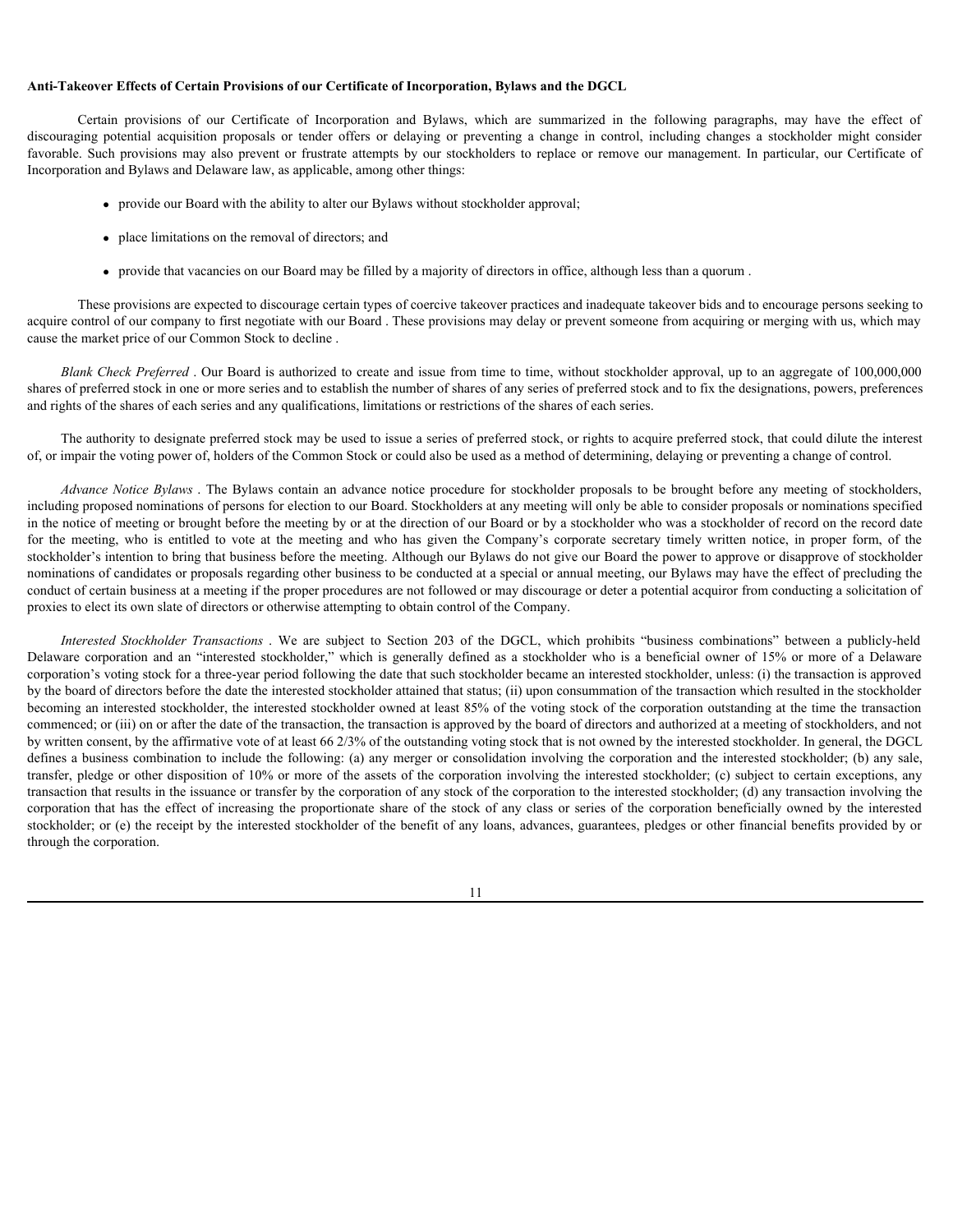*Stockholder Rights Agreement* . In December 2015, we entered into an Amended and Restated Rights Agreement (the "Amended Rights Agreement"), with Stockholder Rights Agreement . In December 2015, we entered into an Amended and Restated Rights Agreement (the "Amended Rights Agreement"), with Philadelphia Stock Transfer, Inc., as Rights Agent. The Amended Rights Agreem outstanding Common Stock by any person other than a beneficial owner of 15% of our outstanding Common Stock as of December 21, 2015, (ii) an acquisition of one or more shares of our Common Stock by any person who beneficially owned 15% or more of our outstanding Common Stock as of December 21, 2015, or (iii) an announcement of an intention to make a tender offer or exchange offer for 15% or more of our outstanding Common Stock, our stockholders, other than the potential acquiror, shall be granted rights enabling them to purchase additional shares of our Common Stock at a substantial discount to the then prevailing market Stockholder Rights Agreement . In December 2015, we entered into an Amended and Restated Rights Agreement (the "Amended Rights Agreement"), with<br>Philadelphia Stock Transfer, Inc., as Rights Agent. The Amended Rights Agreem expensive and encouraging such acquiror to negotiate with our Board. Therefore, the Amended Rights Agreement could make it more difficult for a third party to acquire control of us without the approval of our Board. Sockholder Rights Agreement . In December 2015, we entered into an Amended and Restated Rights Agreement (the "Amended Rights Agreement"), with<br>Pluidelphia Stock Trants F. Inc., as Rights Agreement Rowholde Rights Agreemen

#### **warrants**

As of April 30, 2017, warrants to purchase 5,932,998 shares of Common Stock with a weighted-average exercise price of \$7.80 per share were outstanding. exercise of a warrant if, as a result of such exercise, the warrant holder, together with its affiliates and any other person whose beneficial ownership of Common Stock would be aggregated with the warrant holder's for purposes of Section 13(d) of the Exchange Act, would beneficially own in excess of 19.99% or 19.9% of our then issued and outstanding shares of Common Stock (including the shares of Common Stock issuable upon such exercise), as such percentage ownership is determined in accordance with the terms of such warrant. All of our outstanding warrants contain provisions for the adjustment of the exercise price in the event of stock dividends, stock splits or similar transactions. In addition, certain of the warrants contain a "cashless exercise" feature that allows the holders thereof to exercise the warrants without a cash payment to us under certain circumstances.

#### **Transfer Agent and Registrar**

The Transfer Agent and Registrar for our Common Stock is Philadelphia Stock Transfer, Inc., 2320 Haverford Road, Suite 230, Ardmore, PA 19003.

12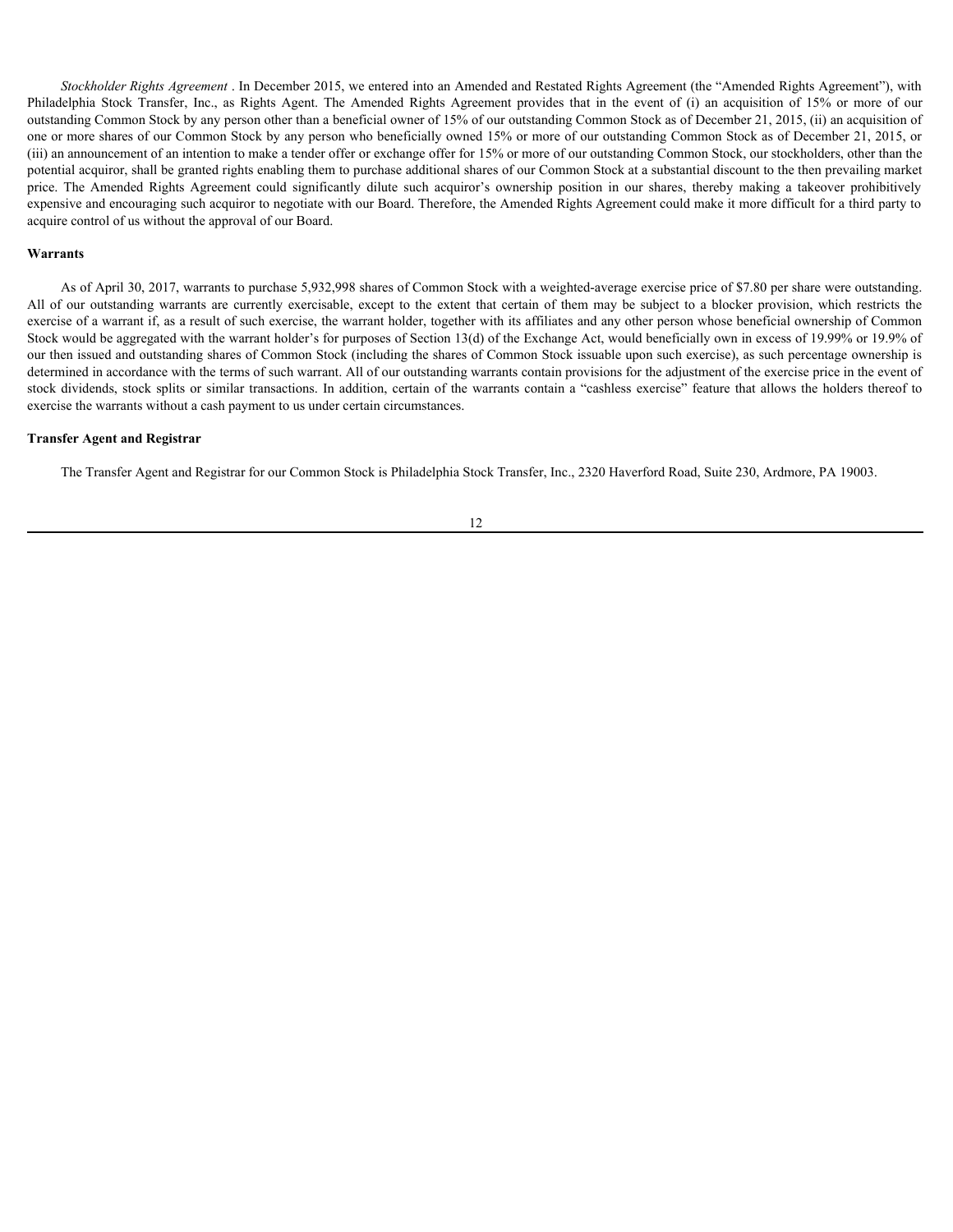#### **LEGAL MATTERS**

Unless otherwise indicated in the applicable prospectus supplement, the validity of the Common Stock offered by this prospectus, and any supplement thereto, will be passed upon for us by Paul Hastings LLP, Palo Alto, California.

#### **EXPERTS**

The consolidated financial statements as of and for the year ended December 31, 2016, and the related financial statement schedule, incorporated in this **LEGAL MATTERS**<br>
Unless otherwise indicated in the applicable prospectus supplement, the validity of the Common Stock offered by this prospectus, and any supplement<br>
thereto, will be passed upon for us by Paul Hastings LLP "Company"), and the effectiveness of the Company's internal control over financial reporting as of December 31, 2016 have been audited by Deloitte & Touche LLP, an independent registered public accounting firm, as stated in their reports (which reports (1) express an unqualified opinion on the consolidated financial statements and financial statement schedule and include an explanatory paragraph referring to the Company's ability to continue as a going concern and (2) express an adverse opinion on the effectiveness of the Company's internal control over financial reporting because of a material weakness), which are incorporated herein by reference. Such consolidated financial statements and financial statement schedule have been so incorporated in reliance upon the reports of such firm given upon their authority as experts in accounting and auditing. **EGAL SAATTERS**<br>
LEGAL SAATTERS<br>
Unless otherwise indicated in the applicable prospective supplement, the scilection's the Comments Stack offered by this prospective, such as a<br>
factorial content ability that the parameter

The consolidated financial statements of Sorrento Therapeutics, Inc. for each of the years in the two-year period ended December 31, 2015, incorporated by reference in this prospectus have been audited by Mayer Hoffman McCann P.C., an independent registered public accounting firm, as stated in their reports incorporated by reference herein, given on the authority of said firm as experts in auditing and accounting.

The financial statements of Scilex Pharmaceuticals Inc. as of December 31, 2015 and 2014 and for each of the years then ended incorporated by reference in this prospectus have been so included in reliance on the report of BDO USA, LLP, independent auditors (the report on the financial statements contains an authority of said firm as experts in auditing and accounting.

#### **wHERE yOU CAN FIND MORE INFORMATION**

We are a reporting company and file annual, quarterly and current reports, proxy statements and other information with the SEC. We have filed with the SEC a registration statement on Form S-3 under the Securities Act with respect to the Common Stock being offered under this prospectus. This prospectus does not contain all of the information set forth in the registration statement and the exhibits to the registration statement. For further information with respect to us and the Unions otherwise indicated in the applicable prospectus applicable. IF. Pais Altis. California.<br>
Energy of the passed upon for us by Pais Handage LLP, Pais Altis. California.<br>
ENERTS<br>
The correstion of the passed interest Crises oberwise indicated in the applicable prospectes applement, the validity of the Common Stock offered by this prospectes, and any registration statement. The considered upon the ultimate statements in the the registra Reference Room at 100 F Street, N.E., Washington, D.C. 20549. Please call the SEC at 1-800-SEC-0330 for more information about the operation of the Public Reference Room. The SEC maintains an Internet site that contains reports, proxy and information statements, and other information regarding issuers that file electronically with the SEC, including Sorrento Therapeutics, Inc. The SEC's Internet site can be found at *http://www.sec.gov* .

#### **DISCLOSURE OF COMMISSION POSITION ON INDEMNIFICATION FOR SECURITIES ACT LIABILITIES**

Insofar as indemnification for liabilities arising under the Securities Act may be permitted to our directors, officers, and persons controlling us pursuant to the provisions described in Item 15 of the registration statement of which this prospectus forms a part or otherwise, we have been advised that in the opinion of the SEC such indemnification is against public policy as expressed in the Securities Act and is therefore unenforceable. In the event that a claim for indemnification against such liabilities (other than our payment of expenses incurred or paid by our directors, officers, or controlling persons in the successful defense of any action, suit, or proceeding) is asserted by our directors, officers, or controlling persons in connection with the common stock being registered, we will, unless in the opinion of our counsel the matter has been settled by controlling precedent, submit to a court of appropriate jurisdiction the question whether such indemnification by us is against public policy as expressed in the Securities Act and will be governed by the final adjudication of the issue.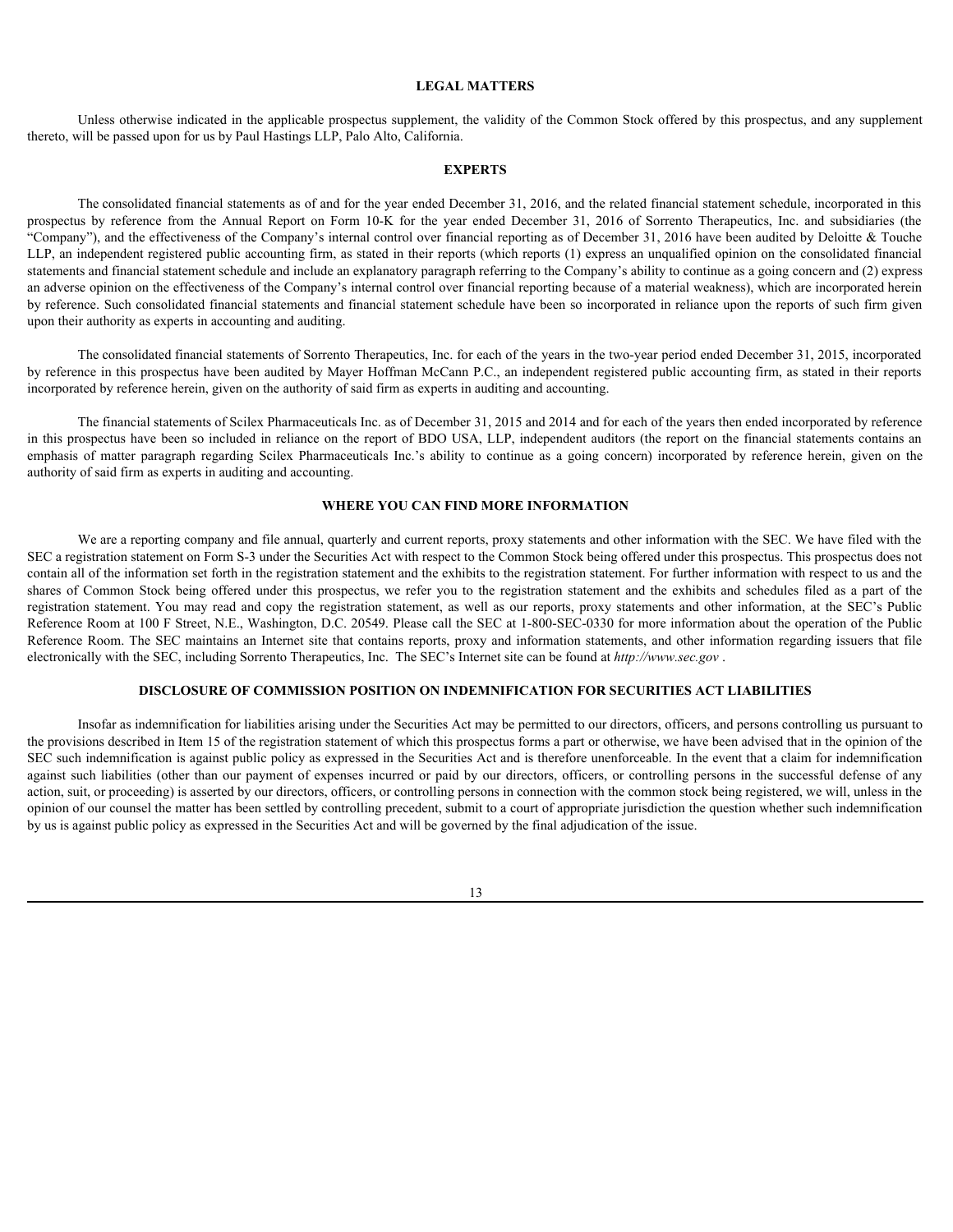#### **IMPORTANT INFORMATION INCORPORATED By REFERENCE**

The SEC allows us to "incorporate by reference" information into this prospectus, which means that we can disclose important information to you by referring you to another document filed separately with the SEC. The documents incorporated by reference into this prospectus contain important information that you should read about us.

The following documents are incorporated by reference into this prospectus:

- (a) The Registrant's Annual Report on Form 10-K for the fiscal year ended December 31, 2016, filed with the SEC on March 22, 2017;
- (b) The Registrant's Amendment No. 1 to Annual Report on Form 10-K/A, filed with the SEC on March 27, 2017;
- (b) The Registrant's Amendment No. 2 to Annual Report on Form 10-K/A, filed with the SEC on April 28, 2017;
- (c) The Registrant's Current Reports on Form 8-K filed with the SEC on January 5, 2017 (other than information disclosed under Item 7.01 thereof), March 20, 2017, March 21, 2017, March 24, 2017, April 13, 2017, April 19, 2017, April 28, 2017 and May 4, 2017;
- (d) The Registrant's Current Report on Form 8-K/A filed with the SEC on January 20, 2017; and
- (e) The description of the Registrant's common stock set forth in the Registrant's Registration Statement on Form 8-A (File No. 001-36150), filed with the SEC on October 23, 2013, including any amendments or reports filed for the purpose of updating such description.

We also incorporate by reference any future filings (other than current reports furnished under Item 2.02 or Item 7.01 of Form 8-K and exhibits filed on such form that are related to such items unless such Form 8-K expressly provides to the contrary) made with the SEC pursuant to Sections 13(a), 13(c), 14 or 15(d) **IMPORTANT ENFORMATION INCORPORATED BY REFERENCE**<br>
The SFC allows us to "incomposar by reference" information into this prospectus, which means that we can disclose important information to you by<br>
referring sources actio effectiveness of such registration statement, until we file a post-effective amendment that indicates the termination of the offering of the Common Stock made by this prospectus and such future filings will become a part of this prospectus from the respective dates that such documents are filed with the SEC. Any statement contained herein or in a document incorporated or deemed to be incorporated by reference herein shall be deemed to be modified or superseded for purposes hereof or of the related prospectus supplement to the extent that a statement contained herein or in any other subsequently filed document which is also incorporated or deemed to be incorporated herein modifies or supersedes such statement. Any such statement so modified or superseded shall not be deemed, except as so modified or superseded, to constitute a part of this prospectus.

Documents incorporated by reference are available from us, without charge. You may obtain documents incorporated by reference in this prospectus by requesting them in writing or by telephone at the following address:

> Sorrento Therapeutics, Inc. 4955 Directors Place San Diego, CA 92121 Attn: Corporate Secretary Phone: (858) 203-4100

> > 14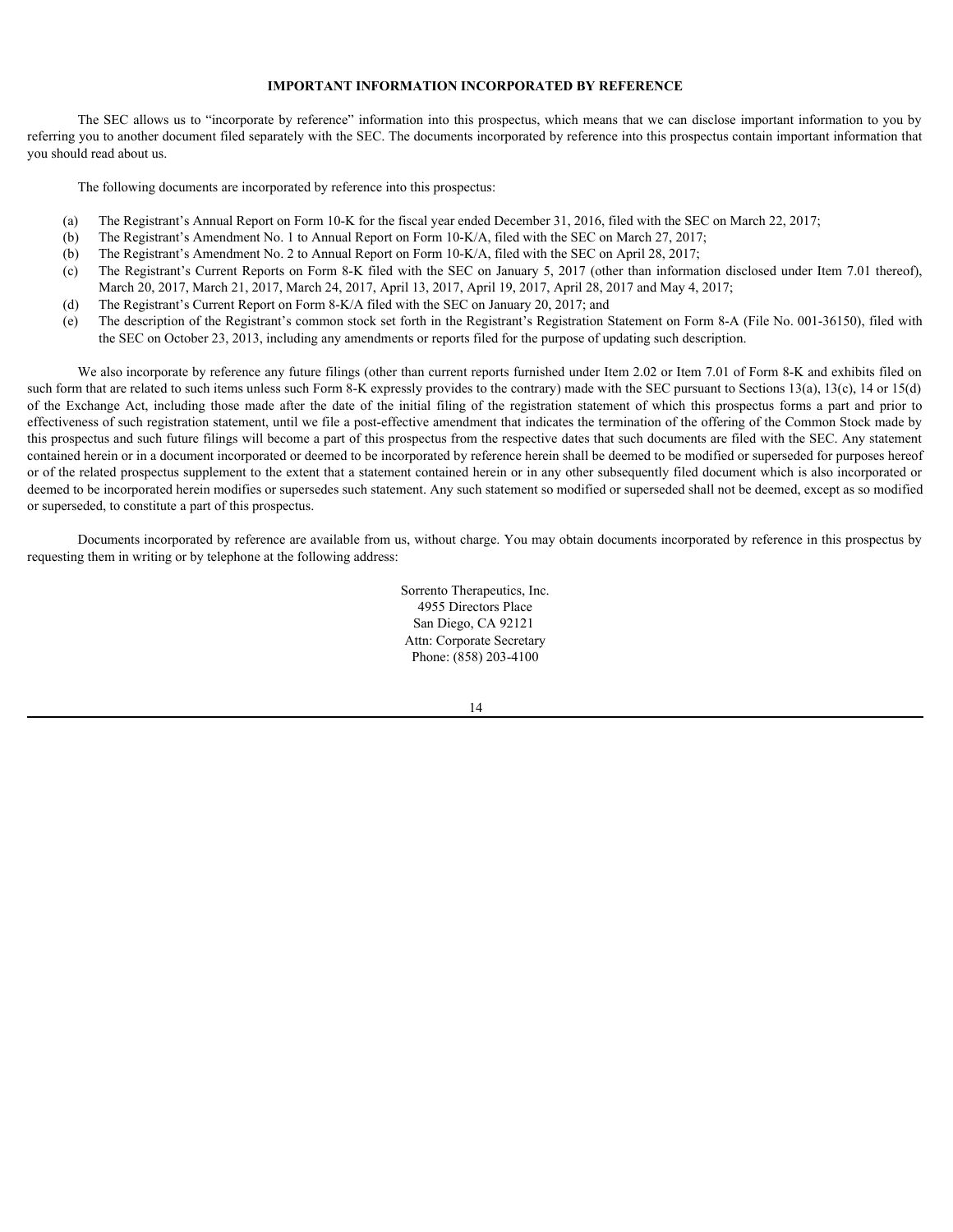

**797,081 SHARES OF COMMON STOCK**

**PROSPECTUS**

**\_\_\_\_\_\_\_\_\_\_ \_\_, 2017**

Neither we are the Selling Stockholders have authorized any dealer, subspectra or educ person to give any information or to make any representations not contained a make person or  $\frac{1}{2}$  and  $\frac{1}{2}$  and  $\frac{1}{2}$  and contained in this prospectus or any prospectus that the must not contained in the prospectus in the order of the supplement. You must not copy on any unauthorized information. This prospectus is not in order to sell these securities in any jurisdiction where an offer or sale is not permitted. The information in this prospectus is current as of the date of this prospectus. You should not assume that this prospectus is accurate as of any other date.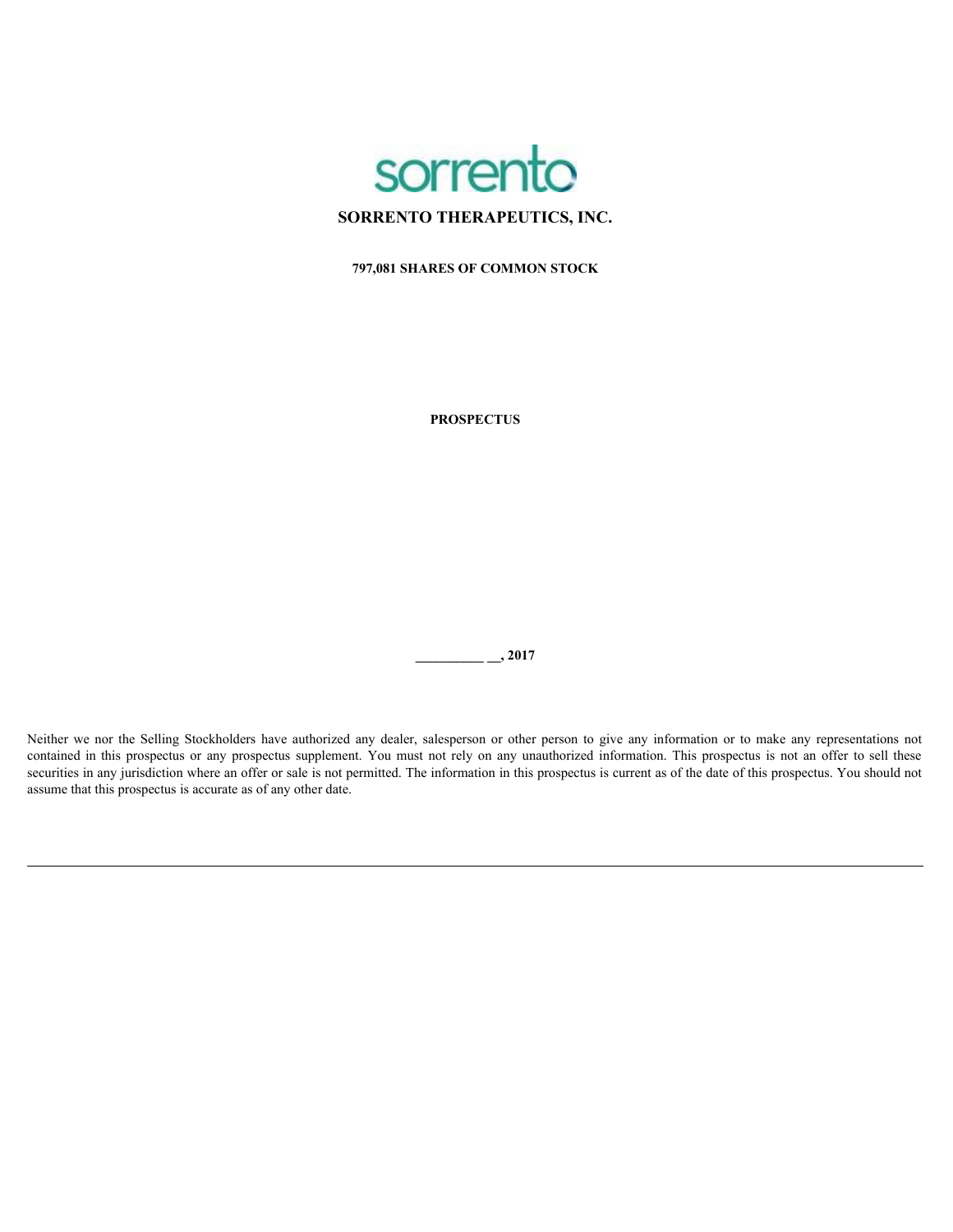#### **PART II**

#### **INFORMATION NOT REQUIRED IN PROSPECTUS**

#### *Item 14. Other Expenses of Issuance and Distribution*

The following table sets forth all expenses payable by the Registrant in connection with the sale of the common stock being registered. The security holders will not bear any portion of such expenses. All the amounts shown are estimates except for the registration fee.

| SEC registration fee                                     | 173     |
|----------------------------------------------------------|---------|
| Legal fees and expenses                                  | 100,000 |
| Accounting fees and expenses                             | 10,000  |
| Printing, transfer agent fees and miscellaneous expenses | 10,000  |
| Total                                                    | 120,173 |

#### *Item 15. Indemnification of Directors and Officers*

The Registrant is a Delaware corporation. Reference is made to Section 102(b)(7) of the General Corporation Law of the State of Delaware ("DGCL"), which enables a corporation in its original certificate of incorporation or an amendment thereto to eliminate or limit the personal liability of a director for violations of the director's fiduciary duty, except (1) for any breach of the director's duty of loyalty to the corporation or its stockholders, (2) for acts or omissions not in good faith or which involve intentional misconduct or a knowing violation of law, (3) pursuant to Section 174 of the DGCL (providing for liability of directors for unlawful payment of dividends or unlawful stock purchase or redemptions), or (4) for any transaction from which a director derived an improper personal benefit.

Reference also is made to Section 145 of the DGCL, which provides that a corporation may indemnify any persons, including officers and directors, who **EXECUTE:**<br> **EXECUTE:**<br> **EXECUTE:**<br> **EXECUTE:**<br> **EXECUTE:**<br> **EXECUTE:**<br> **EXECUTE:**<br> **EXECUTE:**<br> **EXECUTE:**<br> **EXECUTE:**<br> **EXECUTE:**<br> **EXECUTE:**<br> **EXECUTE:**<br> **EXECUTE:**<br> **EXECUTE:**<br> **EXECUTE:**<br> **EXECUTE:**<br> **EXECUTE:**<br> **EXEC** investigative (other than an action by or in the right of such corporation), by reason of the fact that such person was an officer, director, employee or agent of such corporation or is or was serving at the request of such corporation as a director, officer, employee or agent of another corporation or enterprise. The indemnity may include expenses (including attorney's fees), judgments, fines and amounts paid in settlement actually and reasonably incurred by such person in connection with such action, suit or proceeding, provided such officer, director, employee or agent acted in good faith and in a manner he reasonably believed to be in or not opposed to the corporation's best interest and, for criminal proceedings, had no reasonable cause to believe that his conduct was unlawful. A Delaware corporation **EXELT IF THE PARTIME INTERT (FORMATION SYDNERTIES)**<br> **The following the set formal equality of the Formal equality of the Registrate in connection with the set of the common stock being registered. The security and be be** without judicial approval if the officer or director is adjudged to be liable to the corporation. Where an officer or director is successful on the merits or otherwise in the defense of any action referred to above, the corporation must indemnify him against the expenses that such officer or director actually and reasonably incurred. SUC threshold on the employee the corporation is employeed to the employee the corporation of  $\sim$ 19.31.23<br>
CAN absolution graphes and the employee the matrix of a partnership is the corporation of a partnership is a matr Treat<br>
The *Machimedian of Directive and Officers*<br>
I. Its dependent in the degree confident in the connection of a method with the observe of the second in connection<br>
which action the the proportion of action of a machi

The Registrant's Restated Certificate of Incorporation, as amended (the "Certificate of Incorporation"), eliminates the personal liability of directors to the fullest extent permitted by the DGCL and, together with the Registrant's Bylaws, provides that the Registrant shall indemnify and hold harmless, to the fullest extent permitted by applicable law as it may be amended or supplemented, any person who was or is made or is threatened to be made a party or is otherwise involved in any action, suit or proceeding, whether civil, criminal, administrative or investigative, by reason of the fact that such person, or a person for whom such person is the legal representative, is or was a director or officer of the Registrant or, while a director or officer of the Registrant, is or was serving at the request of service with respect to employee benefit plans, against all liability and loss suffered and expenses (including attorneys' fees) reasonably incurred by such person.

The Registrant has an insurance policy that insures its directors and officers, within the limits and subject to the limitations of the policy, against certain proceedings, to which they are parties by reason of being or having been directors or officers.

The Registrant has indemnification agreements with each of its directors and executive officers that may be broader than the specific indemnification provisions contained in the DGCL . These indemnification agreements require the Registrant, among other things, to indemnify a director or officer, to the fullest extent permitted by applicable law, for certain expenses, including attorneys' fees, judgments, penalties, fines and settlement amounts actually and reasonably incurred by them in any action or proceeding arising out of their services as one of a director or officer of the Registrant, or any of the Registrant's subsidiaries or any other company or enterprise to which the person provides services at the Registrant's request, including liability arising out of negligence or active or passive misconduct by the officer or director. The Registrant believes that these agreements are necessary to attract and retain qualified individuals to serve as directors and executive officers.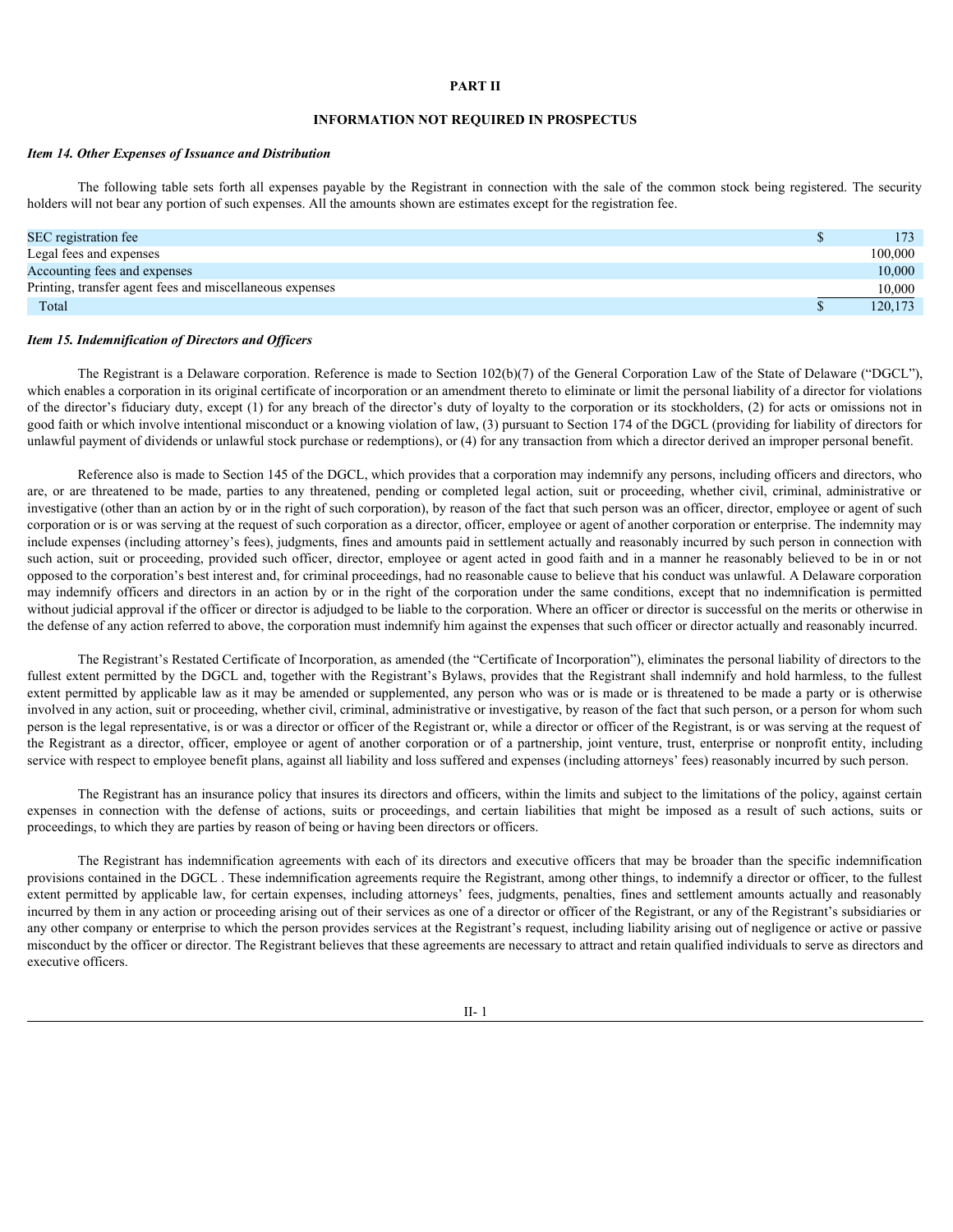#### *Item 16. Exhibits*

| Item 16. Exhibits                                                                                                                                                                                                                                                                                                                                                                                                                                               |
|-----------------------------------------------------------------------------------------------------------------------------------------------------------------------------------------------------------------------------------------------------------------------------------------------------------------------------------------------------------------------------------------------------------------------------------------------------------------|
| <b>Description</b>                                                                                                                                                                                                                                                                                                                                                                                                                                              |
| Agreement and Plan of Merger between Sorrento Therapeutics, Inc. and IgDraSol, Inc. dated September 9, 2013 (incorporated by reference to<br>Exhibit 2.1 to the Registrant's Current Report on Form 8-K filed with the SEC on September 11, 2013).                                                                                                                                                                                                              |
| Agreement of Merger by and among Sorrento Therapeutics, Inc., Catalyst Merger Sub, Inc., Concortis Biosystems, Corp., Zhenwei Miao and<br>Gang Chen dated as of November 11, 2013 (incorporated by reference to Exhibit 2.1 to the Registrant's Current Report on Form 8-K filed with<br>the SEC on November 14, 2013).                                                                                                                                         |
| Stock Purchase Agreement, dated November 8, 2016, by and among Sorrento Therapeutics, Inc., Scilex Pharmaceuticals Inc., the stockholders<br>of Scilex Pharmaceuticals Inc. party thereto and SPI Shareholders Representative, LLC, as representative of the stockholders of Scilex<br>Pharmaceuticals Inc. party thereto (incorporated by reference to Exhibit 2.1 to the Registrant's Current Report on Form 8-K filed with the SEC<br>on November 8, 2016).  |
| Share Purchase Agreement, dated April 27, 2017, by and among Sorrento Therapeutics, Inc., TNK Therapeutics, Inc., Virttu Biologics Limited,<br>the shareholders of Virttu Biologics Limited party thereto and Dayspring Ventures Limited, as representative of the shareholders of Virttu<br>Biologics Limited party thereto (incorporated by reference to Exhibit 2.1 to the Registrant's Current Report on Form 8-K filed with the SEC on<br>April 28, 2017). |
| Restated Certificate of Incorporation (incorporated by reference to Exhibit 3.2 to Form S-3 filed with the SEC on June 24, 2013).                                                                                                                                                                                                                                                                                                                               |
| Certificate of Amendment of the Restated Certificate of Incorporation of Sorrento Therapeutics, Inc. (incorporated by reference to Exhibit 3.1<br>to the Registrant's Current Report on Form 8-K filed with the SEC on August 1, 2013).                                                                                                                                                                                                                         |
| Bylaws (incorporated by reference to Exhibit 3.2 to the Registrant's Current Report on Form 8-K filed with the SEC on October 23, 2009).                                                                                                                                                                                                                                                                                                                        |
| Certificate of Designation of Rights, Preferences and Privileges of Series A Junior Participating Preferred Stock of Sorrento Therapeutics, Inc.<br>(incorporated by reference to Exhibit 3.1 to Form 8-K filed with the SEC on November 12, 2013).                                                                                                                                                                                                             |
| Specimen Common Stock Certificate (incorporated by reference to Exhibit 4.1 to the Registrant's Current Report on Form 8-K filed with the<br>SEC on October 23, 2009).                                                                                                                                                                                                                                                                                          |
| Form of Convertible Promissory Note (incorporated by reference to Exhibit 4.1 to the Registrant's Current Report on Form 8-K filed with the<br>SEC on October 21, 2013).                                                                                                                                                                                                                                                                                        |
| Amended and Restated Rights Agreement, dated as of December 21, 2015 by and between Sorrento Therapeutics, Inc. and Philadelphia Stock<br>Transfer, Inc., as rights agent (incorporated by reference to Exhibit 4.1 to the Registrant's Current Report on Form 8-K filed with the SEC on<br>December 21, 2015).                                                                                                                                                 |
| Form of Common Stock Purchase Warrant issued to investors pursuant to the Securities Purchase Agreement, dated as of April 3, 2016, by and<br>among Sorrento Therapeutics, Inc., ABG SRNE Limited and Ally Bridge LB Healthcare Master Fund Limited (incorporated by reference to<br>Exhibit 4.9 to the Registrant's Registration Statement on Form S-3 filed with the SEC on June 29, 2016).                                                                   |
|                                                                                                                                                                                                                                                                                                                                                                                                                                                                 |

II- 2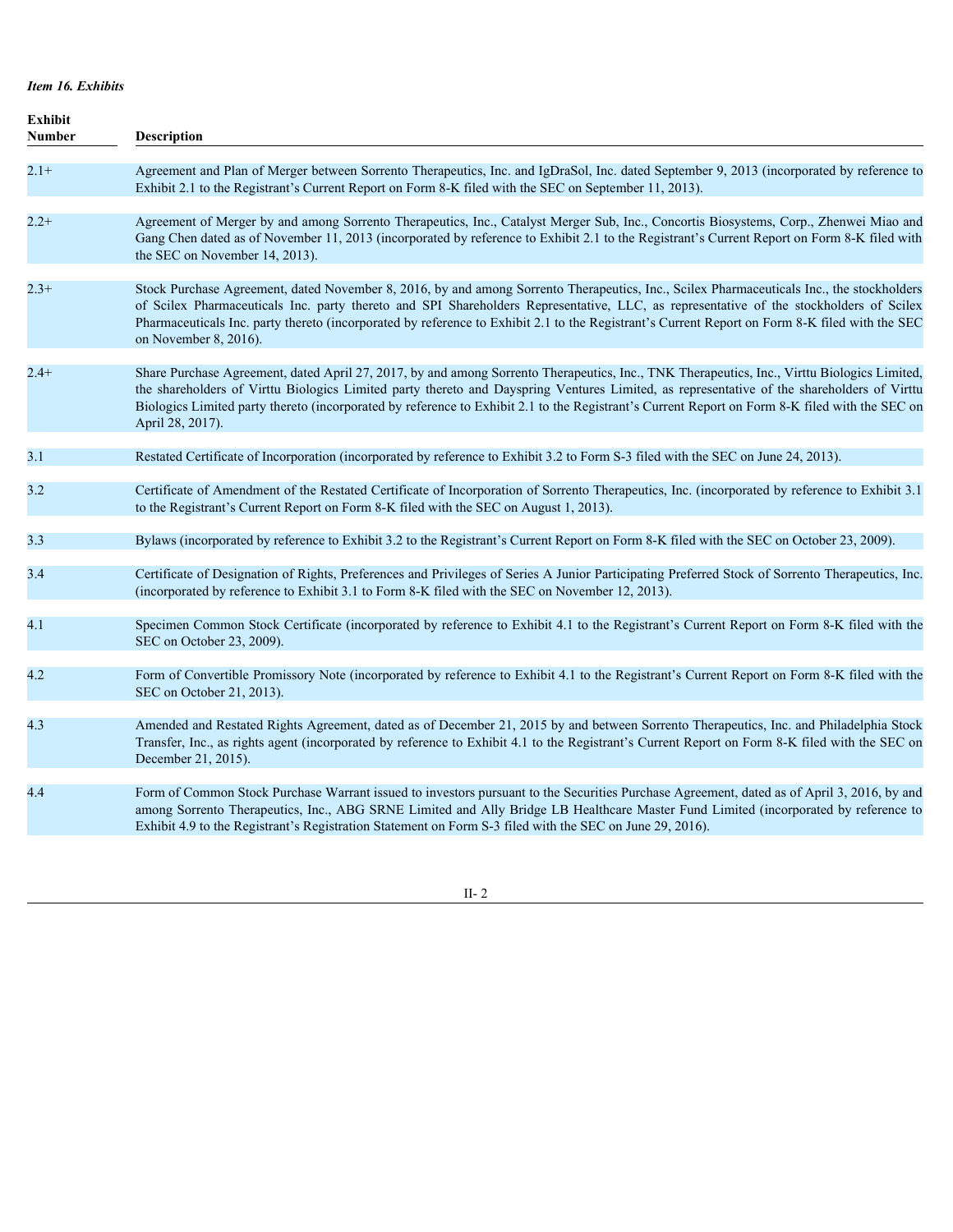| 4.5                          | Form of Common Stock Purchase Warrant issued to investors pursuant to the Securities Purchase Agreement, dated as of April 3, 2016, by and<br>between Sorrento Therapeutics, Inc. and FREJOY Investment Management Co., Ltd. and Securities Purchase Agreement, dated as of April 3,<br>2016, by and between Sorrento Therapeutics, Inc. and Beijing Shijilongxin Investment Co., Ltd. (incorporated by reference to Exhibit 4.10 to<br>the Registrant's Registration Statement on Form S-3 filed with the SEC on June 29, 2016).                                                                                                                                                                                                                                                                                                                                                                                                             |
|------------------------------|-----------------------------------------------------------------------------------------------------------------------------------------------------------------------------------------------------------------------------------------------------------------------------------------------------------------------------------------------------------------------------------------------------------------------------------------------------------------------------------------------------------------------------------------------------------------------------------------------------------------------------------------------------------------------------------------------------------------------------------------------------------------------------------------------------------------------------------------------------------------------------------------------------------------------------------------------|
| 4.6                          | Common Stock Purchase Warrant issued to Yuhan Corporation on April 29, 2016 (incorporated by reference to Exhibit 4.11 to the Registrant's<br>Registration Statement on Form S-3 filed with the SEC on June 29, 2016).                                                                                                                                                                                                                                                                                                                                                                                                                                                                                                                                                                                                                                                                                                                        |
| 4.7                          | Registration Rights Agreement, dated November 8, 2016, by and among Sorrento Therapeutics, Inc. and the persons party thereto (incorporated<br>by reference to Exhibit 4.1 to the Registrant's Current Report on Form 8-K filed with the SEC on November 8, 2016).                                                                                                                                                                                                                                                                                                                                                                                                                                                                                                                                                                                                                                                                            |
| 4.8                          | Warrant Agreement, dated November 23, 2016, issued by Sorrento Therapeutics, Inc. to Hercules Capital, Inc. (incorporated by reference to<br>Exhibit 4.1 to the Registrant's Current Report on Form 8-K filed with the SEC on November 29, 2016).                                                                                                                                                                                                                                                                                                                                                                                                                                                                                                                                                                                                                                                                                             |
| 4.9                          | Registration Rights Agreement, dated April 27, 2017, by and among Sorrento Therapeutics, Inc. and the persons party thereto (incorporated by<br>reference to Exhibit 4.1 to the Registrant's Current Report on Form 8-K filed with the SEC on April 28, 2017).                                                                                                                                                                                                                                                                                                                                                                                                                                                                                                                                                                                                                                                                                |
| $5.1*$                       | Opinion of Paul Hastings LLP.                                                                                                                                                                                                                                                                                                                                                                                                                                                                                                                                                                                                                                                                                                                                                                                                                                                                                                                 |
| $23.1*$                      | Consent of Deloitte & Touche LLP                                                                                                                                                                                                                                                                                                                                                                                                                                                                                                                                                                                                                                                                                                                                                                                                                                                                                                              |
| $23.2*$                      | Consent of Mayer Hoffman McCann P.C.                                                                                                                                                                                                                                                                                                                                                                                                                                                                                                                                                                                                                                                                                                                                                                                                                                                                                                          |
| $23.3*$                      | Consent of BDO USA, LLP.                                                                                                                                                                                                                                                                                                                                                                                                                                                                                                                                                                                                                                                                                                                                                                                                                                                                                                                      |
| $23.4*$                      | Consent of Paul Hastings LLP is contained in Exhibit 5.1 to this Registration Statement.                                                                                                                                                                                                                                                                                                                                                                                                                                                                                                                                                                                                                                                                                                                                                                                                                                                      |
| $24.1*$                      | Power of Attorney is contained on the signature page.                                                                                                                                                                                                                                                                                                                                                                                                                                                                                                                                                                                                                                                                                                                                                                                                                                                                                         |
| * Filed herewith.            | + Non-material schedules and exhibits have been omitted pursuant to Item 601(b)(2) of Regulation S-K. The Registrant hereby undertakes to furnish<br>supplementally copies of any of the omitted schedules and exhibits upon request by the SEC.                                                                                                                                                                                                                                                                                                                                                                                                                                                                                                                                                                                                                                                                                              |
| <b>Item 17. Undertakings</b> |                                                                                                                                                                                                                                                                                                                                                                                                                                                                                                                                                                                                                                                                                                                                                                                                                                                                                                                                               |
|                              | The undersigned Registrant hereby undertakes:                                                                                                                                                                                                                                                                                                                                                                                                                                                                                                                                                                                                                                                                                                                                                                                                                                                                                                 |
|                              | (1) To file, during any period in which offers or sales are being made, a post-effective amendment to this registration statement:                                                                                                                                                                                                                                                                                                                                                                                                                                                                                                                                                                                                                                                                                                                                                                                                            |
|                              | (i) To include any prospectus required by section $10(a)(3)$ of the Securities Act of 1933;                                                                                                                                                                                                                                                                                                                                                                                                                                                                                                                                                                                                                                                                                                                                                                                                                                                   |
|                              | (ii) To reflect in the prospectus any facts or events arising after the effective date of the registration statement (or the most recent post-effective<br>amendment thereof) which, individually or in the aggregate, represent a fundamental change in the information set forth in the registration statement.<br>Notwithstanding the foregoing, any increase or decrease in volume of securities offered (if the total dollar value of securities offered would not exceed that which<br>was registered) and any deviation from the low or high end of the estimated maximum offering range may be reflected in the form of prospectus filed with the<br>Commission pursuant to Rule 424(b) if, in the aggregate, the changes in volume and price represent no more than a 20 percent change in the maximum aggregate<br>offering price set forth in the "Calculation of Registration Fee" table in the effective registration statement. |
|                              | (iii) To include any material information with respect to the plan of distribution not previously disclosed in the registration statement or any material<br>change to such information in the registration statement;                                                                                                                                                                                                                                                                                                                                                                                                                                                                                                                                                                                                                                                                                                                        |

#### *Item 17. Undertakings*

(ii) To reflect in the prospectus any facts or events arising after the effective date of the registration statement (or the most recent post-effective amendment thereof) which, individually or in the aggregate, represent Notwithstanding the foregoing, any increase or decrease in volume of securities offered (if the total dollar value of securities offered would not exceed that which was registered) and any deviation from the low or high end of the estimated maximum offering range may be reflected in the form of prospectus filed with the Commission pursuant to Rule 424(b) if, in the aggregate, the changes in volume and price represent no more than a 20 percent change in the maximum aggregate offering price set forth in the "Calculation of Registration Fee" table in the effective registration statement. Consent of BEO USA, LEP.<br>
Consent of Paul Hairlings LEP is contained in Exhibit 5.1 to this Registration Statement.<br>
Protect of Metory is consisted on the signature page.<br>
Interducing a received to the consention of the c

#### *Provided, however* , that:

paragraphs is contained in reports filed with or furnished to the Commission by the registrant pursuant to section 13 or section 15(d) of the Securities Exchange Act of 1934 that are incorporated by reference in the registration statement, or is contained in a form of prospectus filed pursuant to Rule 424(b) that is part of the registration statement.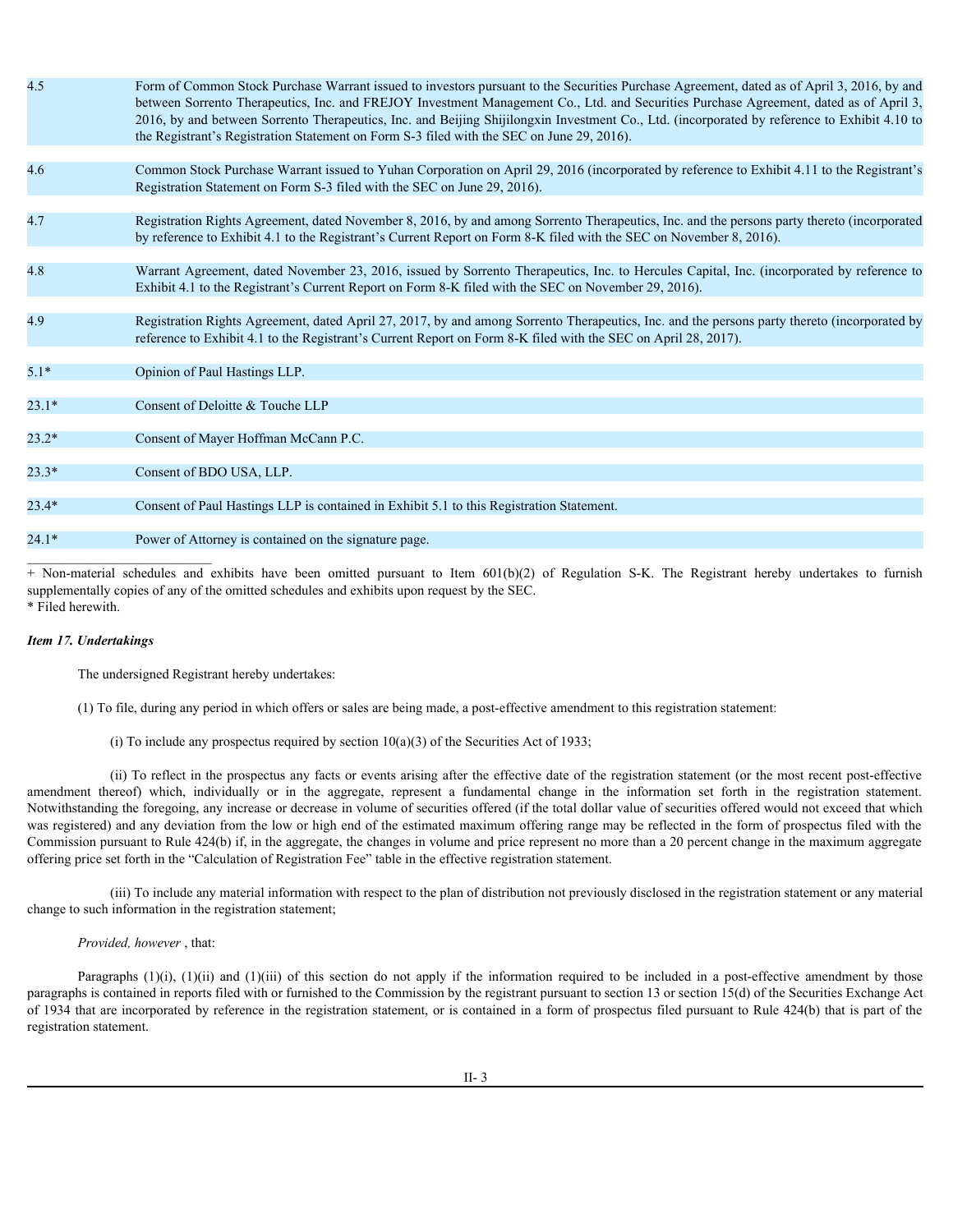(2) That, for the purpose of determining any liability under the Securities Act of 1933, each such post-effective amendment shall be deemed to be a new registration statement relating to the securities offered therein, and the offering of such securities at that time shall be deemed to be the initial bona fide offering thereof.

(3) To remove from registration by means of a post-effective amendment any of the securities being registered which remain unsold at the termination of the offering.

(4) That, for the purpose of determining liability under the Securities Act of 1933 to any purchaser:

(i) Each prospectus filed by the registrant pursuant to Rule  $424(b)(3)$  shall be deemed to be part of the registration statement as of the date the filed prospectus was deemed part of and included in the registration statement; and

(ii) Each prospectus required to be filed pursuant to Rule  $424(b)(2)$ ,  $(b)(5)$ , or  $(b)(7)$  as part of a registration statement in reliance on Rule 430B relating to an offering made pursuant to Rule  $415(a)(1)(i)$ , (vii), or (x) for the purpose of providing the information required by section 10(a) of the Securities Act of 1933 shall be deemed to be part of and included in the registration statement as of the earlier of the date such form of prospectus is first used after effectiveness or the date of the first contract of sale of securities in the offering described in the prospectus. As provided in Rule 430B, for liability purposes of the issuer and any (2) That, for the purpose of determining any liability under the Securities Act of 1933, each such post-effective amendment shall be deemed to be the initial bon disc offering.<br>Unretated that in the such states of the sec registration statement to which that prospectus relates, and the offering of such securities at that time shall be deemed to be the initial bona fide offering thereof.  *Provided, however* , that no statement made in a registration statement or prospectus that is part of the registration statement or made in a document incorporated (2) Thus, for the purpose of determining any liability under the Socurities Act of 1933, each such post-flective mendiates to his contract a substitution and the offering of such accurities at that time shall be decemed t

or deemed incorporated by reference into the registration statement or prospectus that is part of the registration statement will, as to a purchaser with a time of registration statement or made in any such document immediately prior to such effective date.

(5) If the registrant is subject to Rule 430C, each prospectus filed pursuant to Rule 424(b) as part of a registration statement relating to an offering, other than registration statements relying on Rule 430B or other than prospectuses filed in reliance on Rule 430A, shall be deemed to be part of and included in the registration statement as of the date it is first used after effectiveness. Provided, however, that no statement made in a registration statement or prospectus that is part of the registration statement or made in a document incorporated or deemed incorporated by reference into the registration statement or prospectus that is part of the registration statement will, as to a purchaser with a time of contract of sale prior to such first use, supersede or modify any statement that was made in the registration statement or prospectus that was part of the registration statement or made in any such document immediately prior to such date of first use.

(6) That, for purposes of determining any liability under the Securities Act of 1933, each filing of the registrant's annual report pursuant to Section 13(a) or 15(d) of the Securities Exchange Act of 1934 (and, where applicable, each filing of an employee benefit plan's annual report pursuant to Section 15(d) of the Securities Exchange Act of 1934) that is incorporated by reference in the registration statement shall be deemed to be a new registration statement relating to the securities offered therein, and the offering of such securities at that time shall be deemed to be the initial bona fide offering thereof.

(7) Insofar as indemnification for liabilities arising under the Securities Act of 1933 may be permitted to directors, officers and controlling persons of the registrant pursuant to the foregoing provisions, or otherwise, the registrant has been advised that in the opinion of the Securities and Exchange Commission such indemnification is against public policy as expressed in the Securities Act of 1933 and is, therefore, unenforceable. In the event that a claim for indemnification against such liabilities (other than the payment by the registrant of expenses incurred or paid by a director, officer or controlling person of the registrant in the successful defense of any action, suit or proceeding) is asserted by such director, officer or controlling person in connection with the securities being registered, the registrant will, unless in the opinion of its counsel the matter has been settled by controlling precedent, submit to a court of appropriate jurisdiction the question whether such indemnification by it is against public policy as expressed in the Securities Act of 1933 and will be governed by the final adjudication of such issue.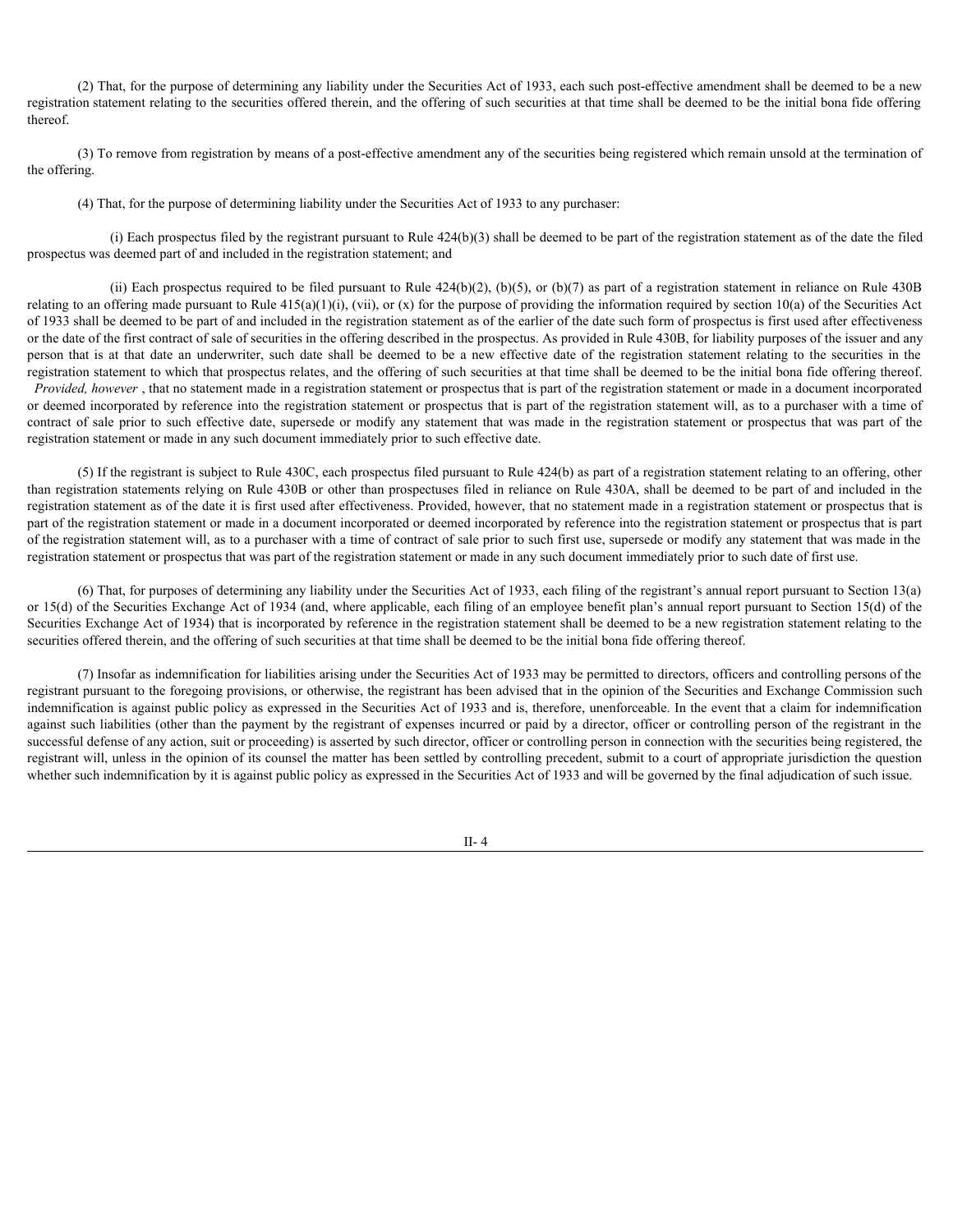#### **SIGNATURES**

Pursuant to the requirements of the Securities Act of 1933, as amended, the Registrant certifies that it has reasonable grounds to believe that it meets all of the requirements for filing on Form S-3 and has duly caused this Registration Statement to be signed on its behalf by the undersigned, thereunto duly authorized, in the City of San Diego, State of California, on May 4, 2017.

.

#### **SORRENTO THERAPEUTICS, INC.**

By: /s/ Henry Ji, Ph.D.

Henry Ji, Ph.D. *President and Chief Executive Officer*

#### **POwER OF ATTORNEy**

KNOW ALL PERSONS BY THESE PRESENTS, that each person whose signature appears below constitutes and appoints Henry Ji, Ph.D. and Kevin M. Herde, and each or any one of them, his true and lawful attorney-in-fact and agent, with full power of substitution and resubstitution, for him and in his name, place and stead, in any and all capacities, to sign any and all amendments (including post-effective amendments) to this Registration Statement, and to file the same, with all exhibits thereto, and other documents in connection therewith, with the Securities and Exchange Commission, granting unto said attorneys-in-fact and agents, and each of them, full power and authority to do and perform each and every act and thing requisite and necessary to be done in connection therewith, as fully to all intents and purposes as he might or could do in person, hereby ratifying and confirming all that said attorneys-in-fact and agents, or any of them, or their or his substitutes or substitute, may lawfully do or cause to be done by virtue hereof.

Pursuant to the requirements of the Securities Act of 1933, this Registration Statement has been signed by the following persons in the capacities and on the dates indicated.

| Signature                   | <b>Title</b>                                      | Date        |
|-----------------------------|---------------------------------------------------|-------------|
| /s/ Henry Ji, Ph.D.         | Director, Chief Executive Officer and President   | May 4, 2017 |
| Henry Ji, Ph.D.             | (Principal Executive Officer)                     |             |
| /s/ Kevin M. Herde          | Executive Vice President, Chief Financial Officer | May 4, 2017 |
| Kevin M. Herde              | (Principal Financial and Accounting Officer)      |             |
|                             | Director                                          |             |
| David Deming                |                                                   |             |
| /s/ Kim D. Janda, Ph.D.     | Director                                          | May 4, 2017 |
| Kim D. Janda, Ph.D.         |                                                   |             |
|                             |                                                   |             |
| /s/ William S. Marth, Ph.D. | Director                                          | May 4, 2017 |
| William S. Marth, Ph.D.     |                                                   |             |
| /s/ Jaisim Shah             | Director                                          | May 4, 2017 |
| Jaisim Shah                 |                                                   |             |
| /s/ Yue Alexander Wu, Ph.D. | Director                                          | May 4, 2017 |
| Yue Alexander Wu, Ph.D.     |                                                   |             |
|                             |                                                   |             |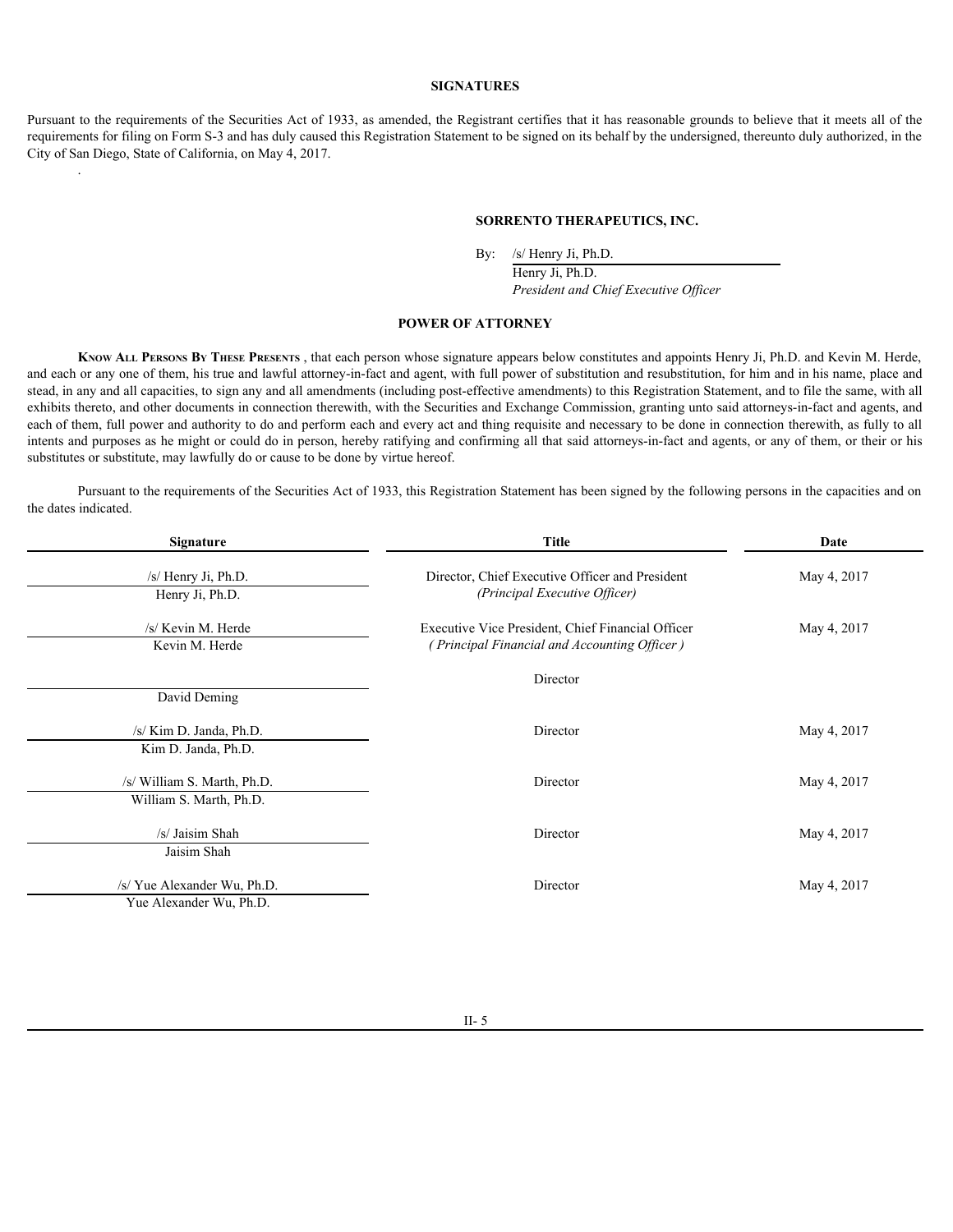### **INDEX TO EXHIBITS**

|                          | <b>INDEX TO EXHIBITS</b>                                                                                                                                                                                                                                                                                                                                                                                                                                                                                                          |
|--------------------------|-----------------------------------------------------------------------------------------------------------------------------------------------------------------------------------------------------------------------------------------------------------------------------------------------------------------------------------------------------------------------------------------------------------------------------------------------------------------------------------------------------------------------------------|
| <b>Exhibit</b><br>Number | <b>Description</b>                                                                                                                                                                                                                                                                                                                                                                                                                                                                                                                |
| $2.1+$                   | Agreement and Plan of Merger between Sorrento Therapeutics, Inc. and IgDraSol, Inc. dated September 9, 2013 (incorporated by reference to<br>Exhibit 2.1 to the Registrant's Current Report on Form 8-K filed with the SEC on September 11, 2013).                                                                                                                                                                                                                                                                                |
| $2.2+$                   | Agreement of Merger by and among Sorrento Therapeutics, Inc., Catalyst Merger Sub, Inc., Concortis Biosystems, Corp., Zhenwei Miao and<br>Gang Chen dated as of November 11, 2013 (incorporated by reference to Exhibit 2.1 to the Registrant's Current Report on Form 8-K filed with<br>the SEC on November 14, 2013).                                                                                                                                                                                                           |
| $2.3+$                   | Stock Purchase Agreement, dated November 8, 2016, by and among Sorrento Therapeutics, Inc., Scilex Pharmaceuticals Inc., the stockholders<br>of Scilex Pharmaceuticals Inc. party thereto and SPI Shareholders Representative, LLC, as representative of the stockholders of Scilex<br>Pharmaceuticals Inc. party thereto (incorporated by reference to Exhibit 2.1 to the Registrant's Current Report on Form 8-K filed with the SEC<br>on November 8, 2016).                                                                    |
| $2.4+$                   | Share Purchase Agreement, dated April 27, 2017, by and among Sorrento Therapeutics, Inc., TNK Therapeutics, Inc., Virttu Biologics Limited,<br>the shareholders of Virttu Biologics Limited party thereto and Dayspring Ventures Limited, as representative of the shareholders of Virttu<br>Biologics Limited party thereto (incorporated by reference to Exhibit 2.1 to the Registrant's Current Report on Form 8-K filed with the SEC on<br>April 28, 2017).                                                                   |
| 3.1                      | Restated Certificate of Incorporation (incorporated by reference to Exhibit 3.2 to Form S-3 filed with the SEC on June 24, 2013).                                                                                                                                                                                                                                                                                                                                                                                                 |
| 3.2                      | Certificate of Amendment of the Restated Certificate of Incorporation of Sorrento Therapeutics, Inc. (incorporated by reference to Exhibit 3.1<br>to the Registrant's Current Report on Form 8-K filed with the SEC on August 1, 2013).                                                                                                                                                                                                                                                                                           |
| 3.3                      | Bylaws (incorporated by reference to Exhibit 3.2 to the Registrant's Current Report on Form 8-K filed with the SEC on October 23, 2009).                                                                                                                                                                                                                                                                                                                                                                                          |
| 3.4                      | Certificate of Designation of Rights, Preferences and Privileges of Series A Junior Participating Preferred Stock of Sorrento Therapeutics, Inc.<br>(incorporated by reference to Exhibit 3.1 to Form 8-K filed with the SEC on November 12, 2013).                                                                                                                                                                                                                                                                               |
| 4.1                      | Specimen Common Stock Certificate (incorporated by reference to Exhibit 4.1 to the Registrant's Current Report on Form 8-K filed with the<br>SEC on October 23, 2009).                                                                                                                                                                                                                                                                                                                                                            |
| 4.2                      | Form of Convertible Promissory Note (incorporated by reference to Exhibit 4.1 to the Registrant's Current Report on Form 8-K filed with the<br>SEC on October 21, 2013).                                                                                                                                                                                                                                                                                                                                                          |
| 4.3                      | Amended and Restated Rights Agreement, dated as of December 21, 2015 by and between Sorrento Therapeutics, Inc. and Philadelphia Stock<br>Transfer, Inc., as rights agent (incorporated by reference to Exhibit 4.1 to the Registrant's Current Report on Form 8-K filed with the SEC on<br>December 21, 2015).                                                                                                                                                                                                                   |
| 4.4                      | Form of Common Stock Purchase Warrant issued to investors pursuant to the Securities Purchase Agreement, dated as of April 3, 2016, by and<br>among Sorrento Therapeutics, Inc., ABG SRNE Limited and Ally Bridge LB Healthcare Master Fund Limited (incorporated by reference to<br>Exhibit 4.9 to the Registrant's Registration Statement on Form S-3 filed with the SEC on June 29, 2016).                                                                                                                                     |
| 4.5                      | Form of Common Stock Purchase Warrant issued to investors pursuant to the Securities Purchase Agreement, dated as of April 3, 2016, by and<br>between Sorrento Therapeutics, Inc. and FREJOY Investment Management Co., Ltd. and Securities Purchase Agreement, dated as of April 3,<br>2016, by and between Sorrento Therapeutics, Inc. and Beijing Shijilongxin Investment Co., Ltd. (incorporated by reference to Exhibit 4.10 to<br>the Registrant's Registration Statement on Form S-3 filed with the SEC on June 29, 2016). |
|                          |                                                                                                                                                                                                                                                                                                                                                                                                                                                                                                                                   |

II- 6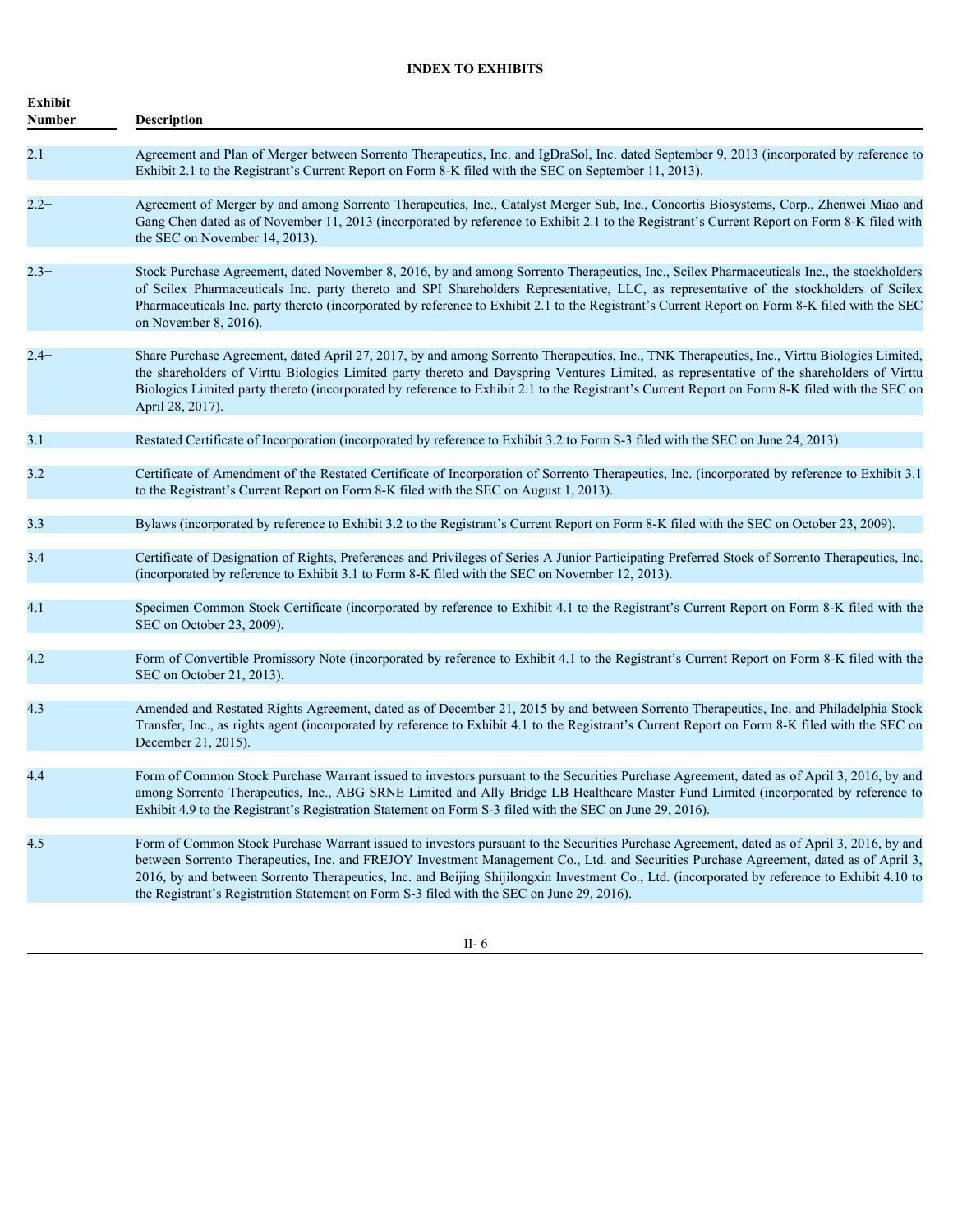| 4.6     | Common Stock Purchase Warrant issued to Yuhan Corporation on April 29, 2016 (incorporated by reference to Exhibit 4.11 to the Registrant's<br>Registration Statement on Form S-3 filed with the SEC on June 29, 2016).                                             |
|---------|--------------------------------------------------------------------------------------------------------------------------------------------------------------------------------------------------------------------------------------------------------------------|
| 4.7     | Registration Rights Agreement, dated November 8, 2016, by and among Sorrento Therapeutics, Inc. and the persons party thereto (incorporated<br>by reference to Exhibit 4.1 to the Registrant's Current Report on Form 8-K filed with the SEC on November 8, 2016). |
|         |                                                                                                                                                                                                                                                                    |
| 4.8     | Warrant Agreement, dated November 23, 2016, issued by Sorrento Therapeutics, Inc. to Hercules Capital, Inc. (incorporated by reference to<br>Exhibit 4.1 to the Registrant's Current Report on Form 8-K filed with the SEC on November 29, 2016).                  |
|         |                                                                                                                                                                                                                                                                    |
| 4.9     | Registration Rights Agreement, dated April 27, 2017, by and among Sorrento Therapeutics, Inc. and the persons party thereto (incorporated by<br>reference to Exhibit 4.1 to the Registrant's Current Report on Form 8-K filed with the SEC on April 28, 2017).     |
|         |                                                                                                                                                                                                                                                                    |
| $5.1*$  | Opinion of Paul Hastings LLP.                                                                                                                                                                                                                                      |
|         |                                                                                                                                                                                                                                                                    |
| $23.1*$ | Consent of Deloitte & Touche LLP                                                                                                                                                                                                                                   |
|         |                                                                                                                                                                                                                                                                    |
| $23.2*$ | Consent of Mayer Hoffman McCann P.C.                                                                                                                                                                                                                               |
|         |                                                                                                                                                                                                                                                                    |
| $23.3*$ | Consent of BDO USA, LLP.                                                                                                                                                                                                                                           |
|         |                                                                                                                                                                                                                                                                    |
| $23.4*$ | Consent of Paul Hastings LLP is contained in Exhibit 5.1 to this Registration Statement.                                                                                                                                                                           |
|         |                                                                                                                                                                                                                                                                    |
| $24.1*$ | Power of Attorney is contained on the signature page.                                                                                                                                                                                                              |
|         |                                                                                                                                                                                                                                                                    |

+ Non-material schedules and exhibits have been omitted pursuant to Item 601(b)(2) of Regulation S-K. The Registrant hereby undertakes to furnish supplementally copies of any of the omitted schedules and exhibits upon request by the SEC.

\* Filed herewith.

II- 7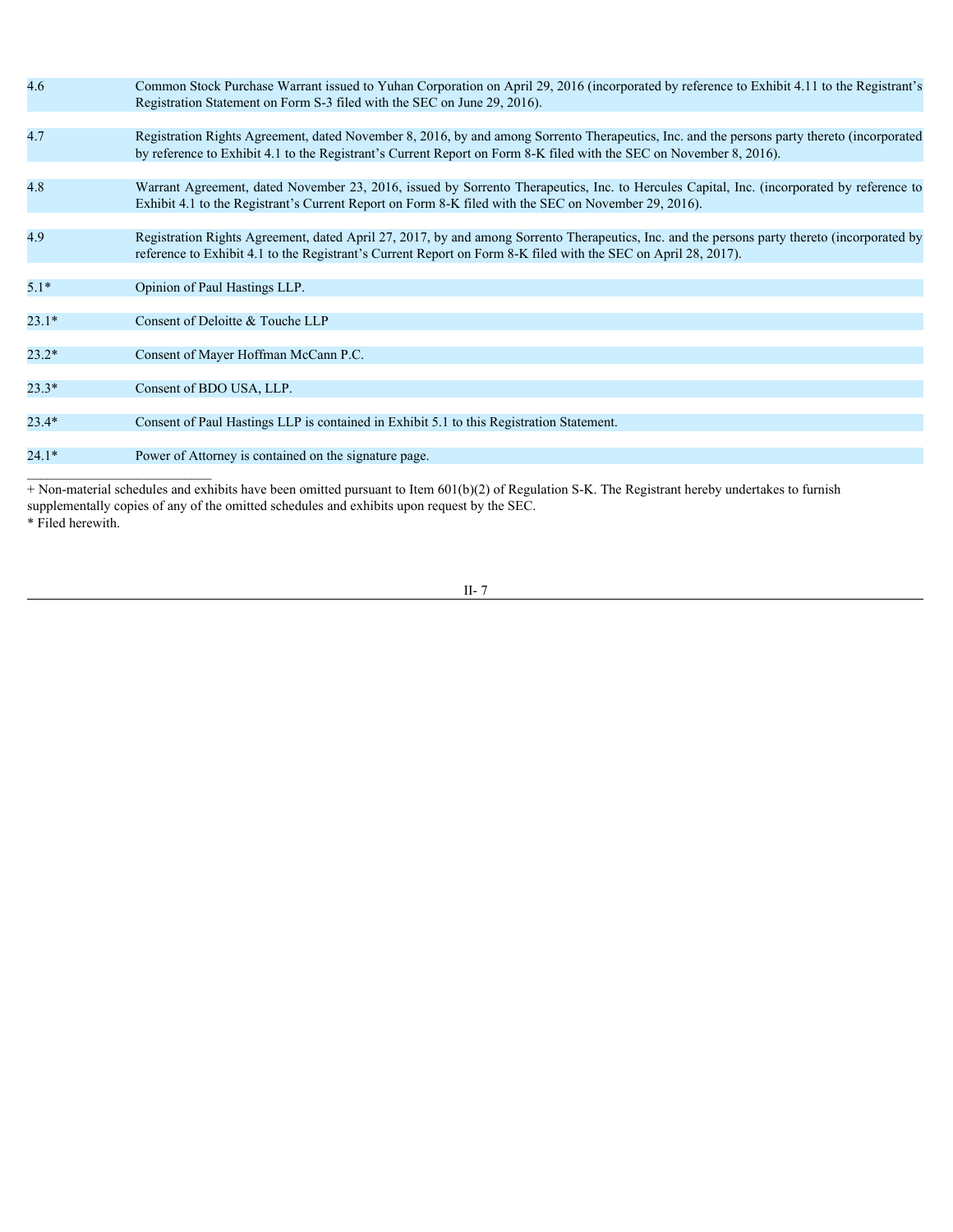# PAUL HASTINGS

May 4, 2017 **91966.00001** 

Sorrento Therapeutics, Inc. 9380 Judicial Drive San Diego, CA 92121

#### Re: Sorrento Therapeutics, Inc. Registration Statement on Form S-3

Ladies and Gentlemen:

We have acted as counsel to Sorrento Therapeutics, Inc., a Delaware corporation (the "*Company*"), in connection with the preparation and filing by the Company of a Registration Statement on Form S-3 (the "*Registration Statement*") with the U.S. Securities and Exchange Commission (the "*Commission*") under the Securities Act of 1933, as amended (the "*Securities Act*"), on or about the date hereof, with respect to the resale from time to time by the selling stockholders of the Company, as detailed in the Registration Statement (the " *Selling Stockholders* "), of up to 797,081 shares of the Company's common stock, par value \$0.0001 per share (the " *Shares* "), which were sold and issued by the Company to the Selling Stockholders on April 27, 2017.

As such counsel and for purposes of our opinion set forth below, we have examined and relied upon originals or copies, certified or otherwise identified to our satisfaction, of such documents, resolutions, certificates and other instruments of the Company and corporate records furnished to us by the Company, and have reviewed certificates of public officials, statutes, records and such other instruments and documents as we have deemed necessary or appropriate as a basis for the opinion set forth below, including, without limitation:

- (i) the Registration Statement;
- (ii) the Restated Certificate of Incorporation of the Company, as amended from time to time, as certified as of May 4, 2017 by the Office of the Secretary of State of the State of Delaware;
- (iii) the Bylaws of the Company as presently in effect, as certified by an officer of the Company as of May 4, 2017; and
- (iv) a certificate, dated as of May 4, 2017, from the Office of the Secretary of State of the State of Delaware as to the existence and good standing of the Company in the State of Delaware (the " *Good Standing Certificate* ").

In addition to the foregoing, we have made such investigations of law as we have deemed necessary or appropriate as a basis for the opinion set forth in this opinion letter.

In such examination and in rendering the opinion expressed below, we have assumed, without independent investigation or verification: (i) the genuineness of all Sorento Theoremis, Inc. Registration Subment on Form S-3<br>
Ladies and Sacrodoxial agreements control on the Company T. in consecutive Company V. The Company We have substitute to the second of the Company of the Company of agreements, instruments, corporate records, certificates and other documents submitted to us as originals; (iii) that all agreements, instruments, corporate records, certificates and other documents submitted to us as certified, electronic, facsimile, conformed, photostatic or other copies conform to originals thereof, and that Ladis and Gerdenco.<br>
Second at counter to Foreston Disrupturies, Inc., a Delawar corporation (the "Company"), is consection with the proporation and fits by the Company<br>
of a Kegaration Steamer on Four S-3 (the "Regalment instruments, corporate records, certificates and other documents submitted to us; (v) the due authorization, execution and delivery of all agreements, instruments, corporate records, certificates and other documents by all parties thereto (other than the Company); (vi) that no documents submitted to us have been amended or terminated orally or in writing except as has been disclosed to us in writing; (vii) that the statements contained in the certificates and comparable documents of public officials, officers and representatives of the Company and other persons on which we have relied for the purposes of this opinion letter are true and correct; (viii) that there has not been any change in the good standing status of the Company from that reported in the Good Standing Certificate; and (ix) that each of the officers and directors of the Company has properly exercised his or her fiduciary duties. As to all questions of fact material to this opinion letter, and as to the materiality of any fact or other matter referred to herein, we have relied (without independent investigation or verification) upon representations and certificates or comparable documents of officers and representatives of the Company. Our knowledge of the Company and its legal and other affairs is limited by the scope of our engagement, which scope includes the delivery of this opinion letter. We do not represent the Company with respect to all legal matters or issues. The Company may employ other independent counsel and, to our knowledge, handles certain legal matters and issues without the assistance of independent counsel.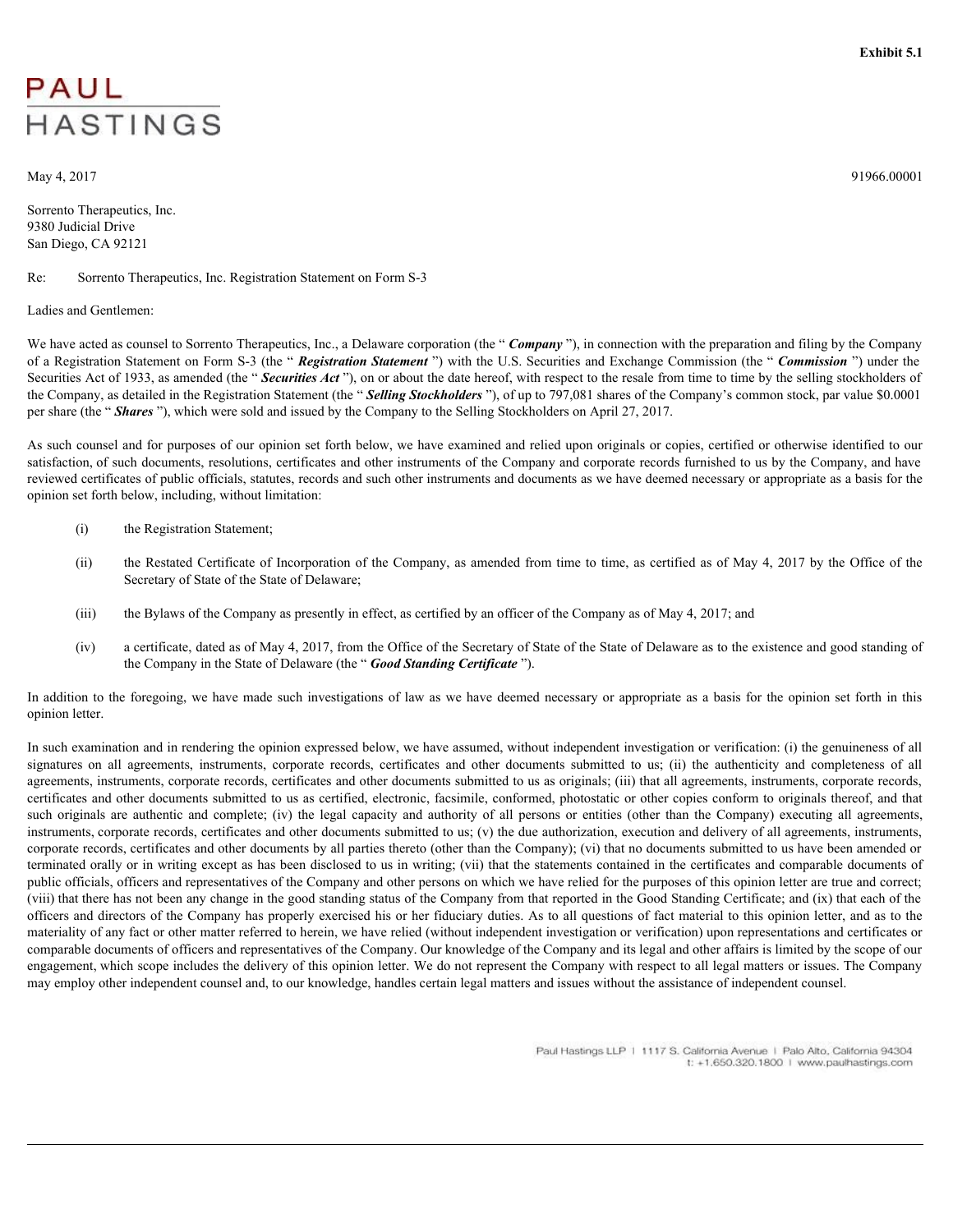

Sorrento Therapeutics, Inc. May 4, 2017 Page 2

Based upon the foregoing, and in reliance thereon, and subject to the assumptions, limitations, qualifications and exceptions set forth herein, we are of the opinion that the Shares are validly issued, fully paid and nonassessable.

Without limiting any of the other limitations, exceptions and qualifications stated elsewhere herein, we express no opinion with regard to the applicability or effect of the laws of any jurisdiction other than the General Corporation Law of the State of Delaware, as in effect on the date of this opinion letter.

This opinion letter deals only with the specified legal issues expressly addressed herein, and you should not infer any opinion that is not explicitly stated herein from any matter addressed in this opinion letter.

This opinion letter is rendered solely in connection with the registration of the Shares for resale by the Selling Stockholders under the Registration Statement. This opinion letter is rendered as of the date hereof, and we assume no obligation to advise you or any other person with regard to any change after the date hereof in the circumstances or the law that may bear on the matters set forth herein after the effectiveness of the Registration Statement, even if the change may affect the legal analysis or a legal conclusion or other matters in this opinion letter.

We hereby consent to the filing of this opinion letter as Exhibit 5.1 to the Registration Statement. In giving such consent, we do not hereby admit that we are within the category of persons whose consent is required under Section 7 of the Securities Act or the rules or regulations of the Commission thereunder.

Very truly yours,

/s/ Paul Hastings LLP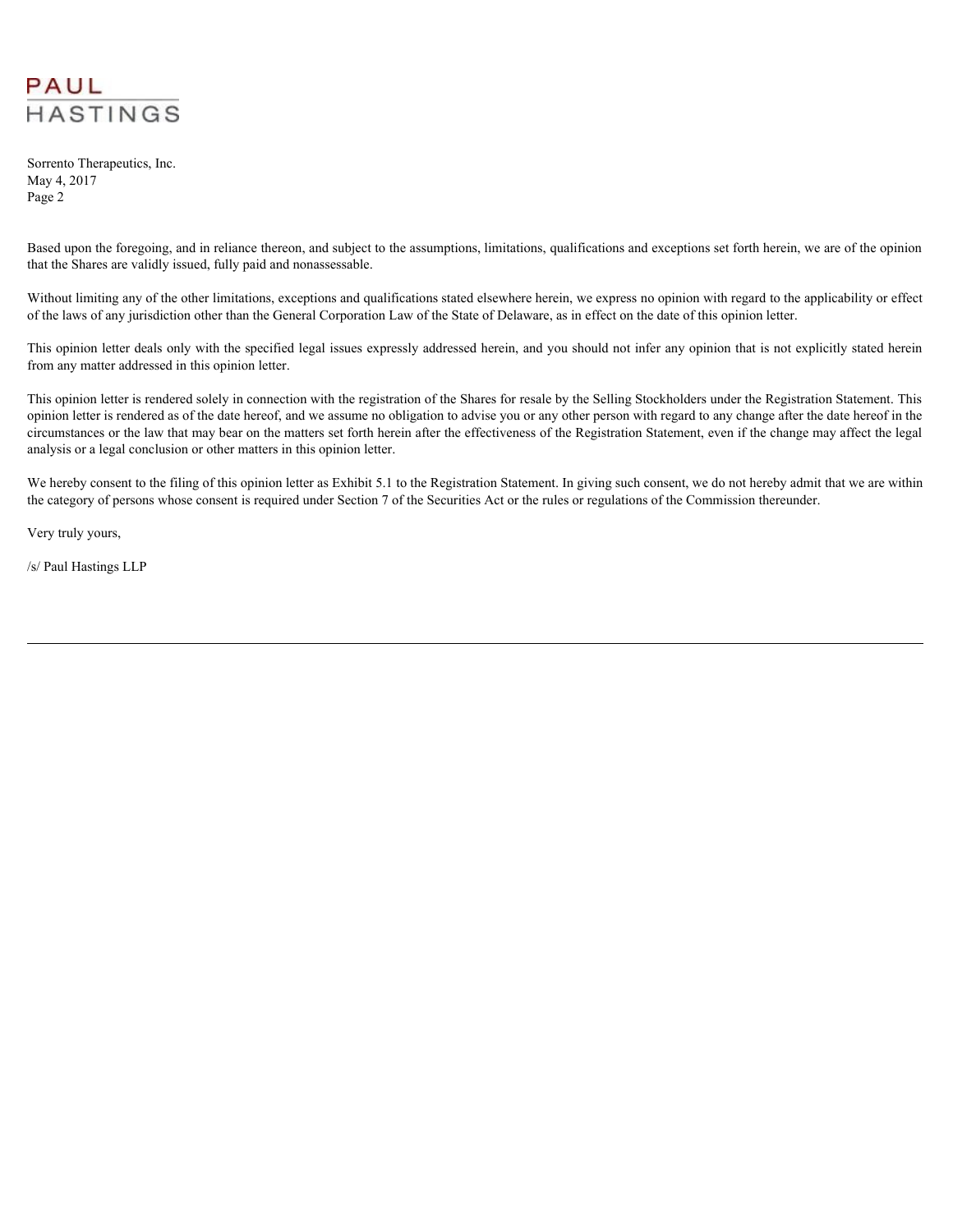#### **CONSENT OF INDEPENDENT REGISTERED PUBLIC ACCOUNTING FIRM**

We consent to the incorporation by reference in this Registration Statement on Form S-3 of our reports dated March 21, 2017, relating to the 2016 consolidated **Exhibit 23.1**<br> **Exhibit 23.1**<br>
We consent to the incorporation by reference in this Registration Statement on Form S-3 of our reports dated March 21, 2017, relating to the 2016 consolidated<br>
financial statements and finan opinion and includes an explanatory paragraph relating to substantial doubt about the Company's ability to continue as a going concern), and the effectiveness of Exhibit 23.1<br>CONSENT OF INDEPENDENT REGISTERED PUBLIC ACCOUNTING FIRM<br>We consent to the incorporation by reference in this Registration Statement on Form S-3 of our reports dated March 21, 2017, relating to the 2016 consol Company's internal control over financial reporting because of a material weakness), appearing in the Amendment No. 1 to Annual Report on Form 10-K/A of the Company for the year ended December 31, 2016, and to the referenc Exhibit 23.1<br>
CONSENT OF INDEPENDENT REGISTERED PUBLIC ACCOUNTING FIRM<br>
The consent to the incorporation by reference in this Registration Statement on Form S-3 of our reports dated March 21, 2017, relating to the 2016 con Statement.

/s/ DELOITTE & TOUCHE LLP

San Diego, California May 4, 2017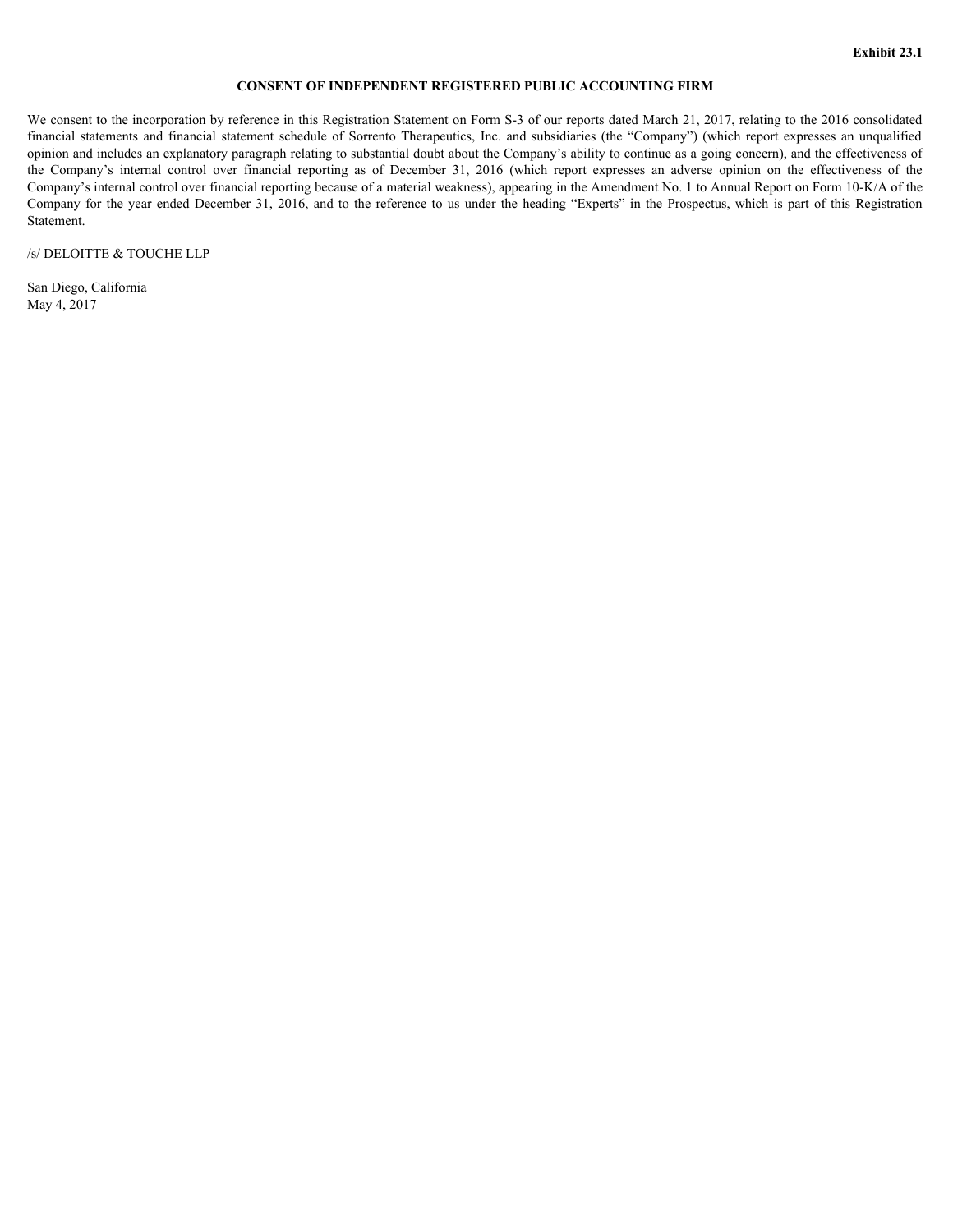

Mayer Hoffman McCann P.C. An Independent CPA Firm

10616 Scripps Summit Court<br>San Diego, California 92131 858-795-2000 ph 858-795-2001 fx www.mhm-pc.com

### **CONSENT OF INDEPENDENT REGISTERED PUBLIC ACCOUNTING FIRM**

We consent to the incorporation by reference in this Registration Statement on Form S-3 of Sorrento Therapeutics, Inc. and Subsidiaries, of our report dated March 14, 2016, with respect to the consolidated financial statements for the year ended December 31, 2015, which appears in the Annual Report on Form 10-K for the year ended December 31, 2016, and to the reference to us under the heading "Experts" in this Prospectus which is part of this Registration Statement.

/s/ Mayer Hoffman McCann P.C. San Diego, California May 4, 2017